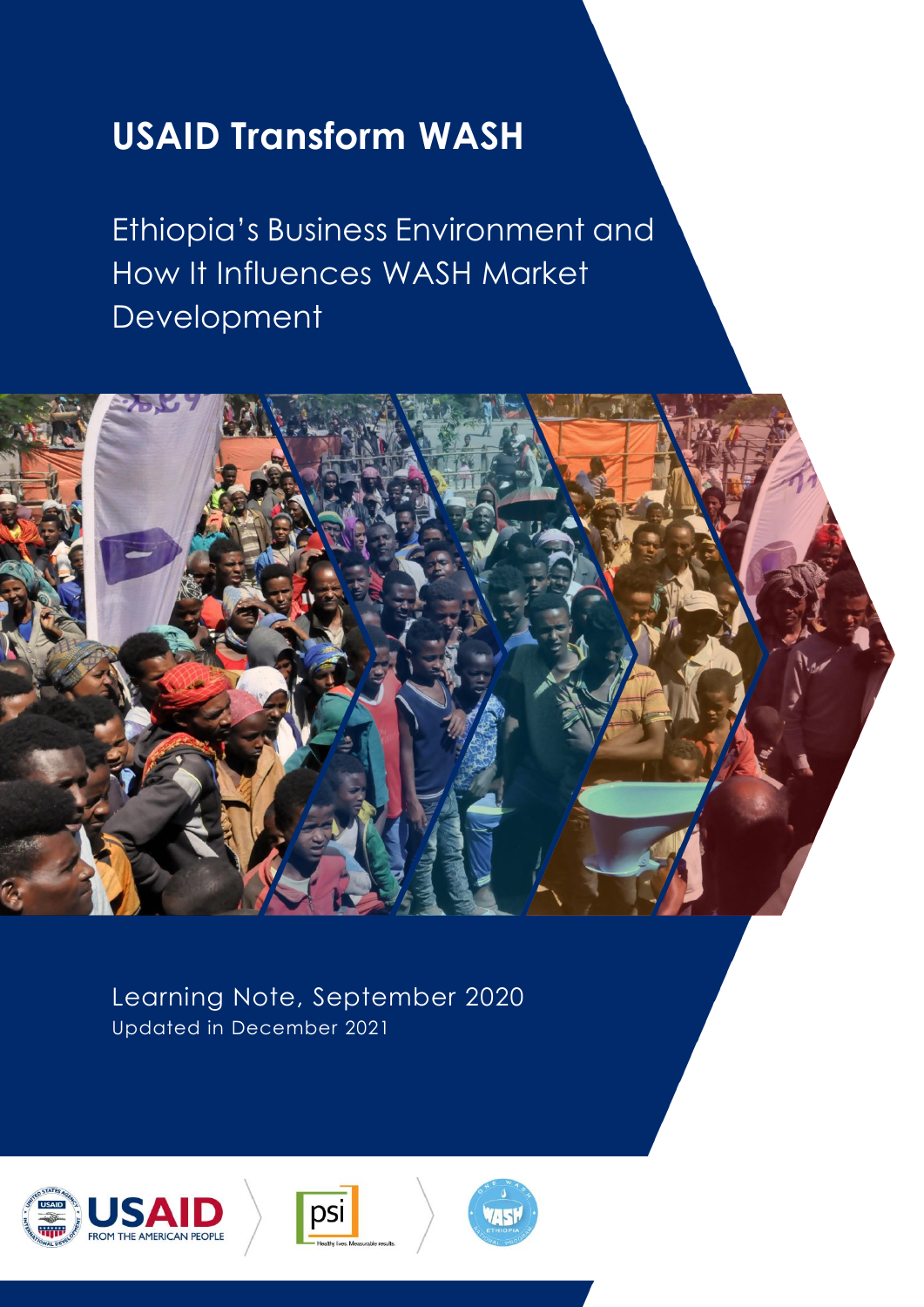# **Table of Contents**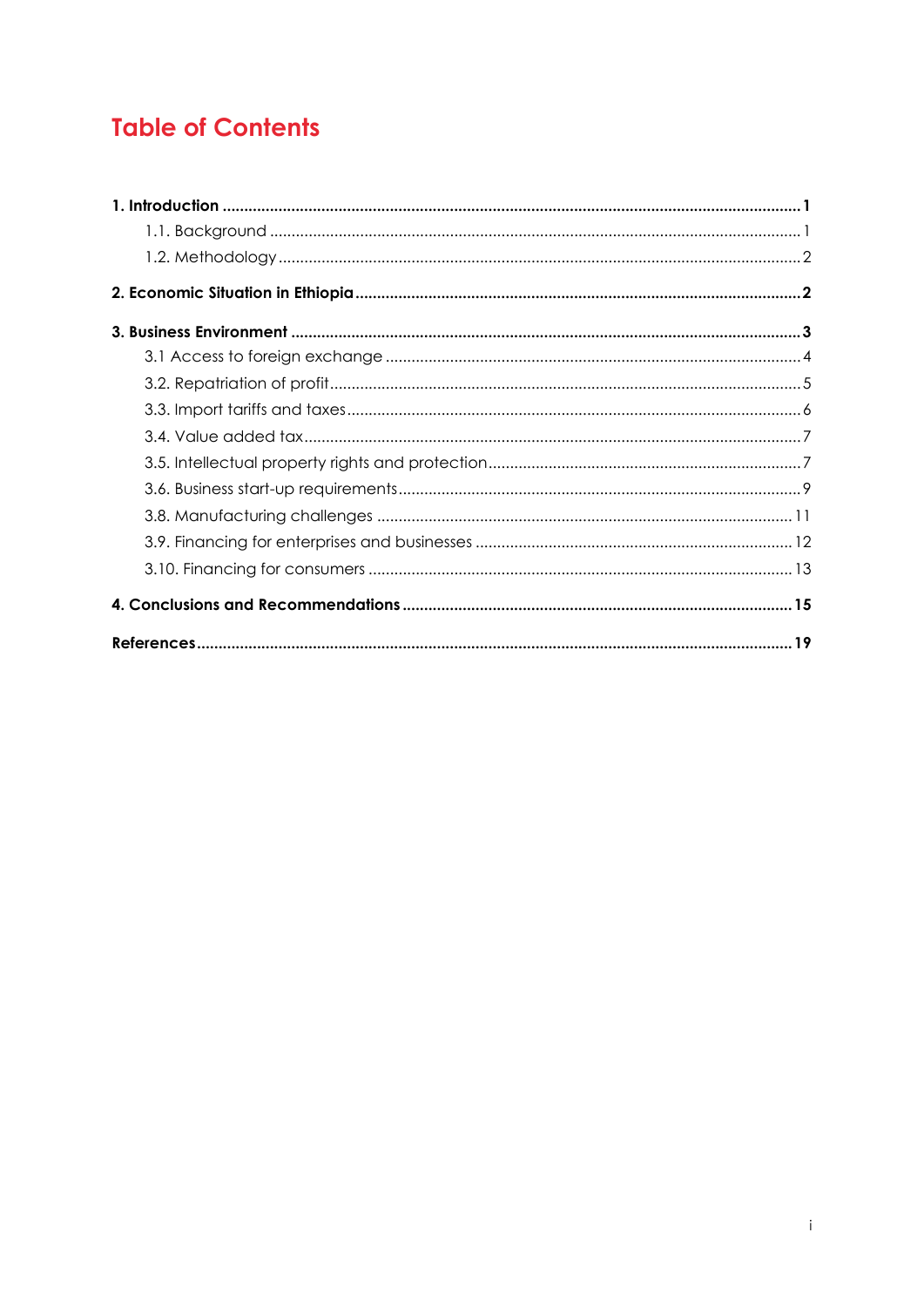# **Copyright and Publisher**

USAID Transform WASH aims to improve water, sanitation and hygiene (WASH) outcomes in Ethiopia by increasing market access to and sustained use of a broader spectrum of affordable WASH products and services, with a substantial focus on sanitation.

Transform WASH achieves this by transforming the market for low-cost quality WASH products and services: stimulating demand at the community level, strengthening supply chains, and improving the enabling environment for a vibrant private market.

USAID Transform WASH is a USAID-funded activity implemented by PSI in collaboration with SNV, Plan International, and IRC WASH. The consortium is working closely with government agencies, including the Ministry of Health, the Ministry of Water, Irrigation and Electricity, the One WASH National Program, and regional and sub-regional governments.

#### **© 2021, USAID Transform WASH**

Permission is hereby granted for sharing and adaptation of this material, in whole or in part, for non-commercial use, educational, scientific or development-related purposes, provided that the appropriate and full citation is given.

This learning note explores the challenges to the business environment in Ethiopia and highlights opportunities for growth and investment into WASH products and services.

**Authors:** 

Eline Bakker and Peter Feldman, IRC WASH

#### **Research Contributors:**

Ephraim Mebrate, Tsegaye Yeshiwas and Bret McSpadden, IRC WASH

#### **Reviewers:**

Monte Achenbach, Chief of Party, USAID Transform WASH, PSI Dr. Jane Bevan, Rural WASH Manager, UNICEF Ethiopia Salfiso Kitabo, Country Director Ethiopia, water.org Dr. Yonas Alem, University of Gothenburg Lars Osterwalder, IRC WASH

#### **Design and layout:**

Tsegaye Yeshiwas, IRC WASH

Updated and revised in December 2021.

Cite this publication as follows: Bakker, E. and Feldman, P., 2021*. Ethiopia's Business Environment and How It Influences WASH Market Development*. Updated Ed. Addis Ababa: USAID Transform WASH.







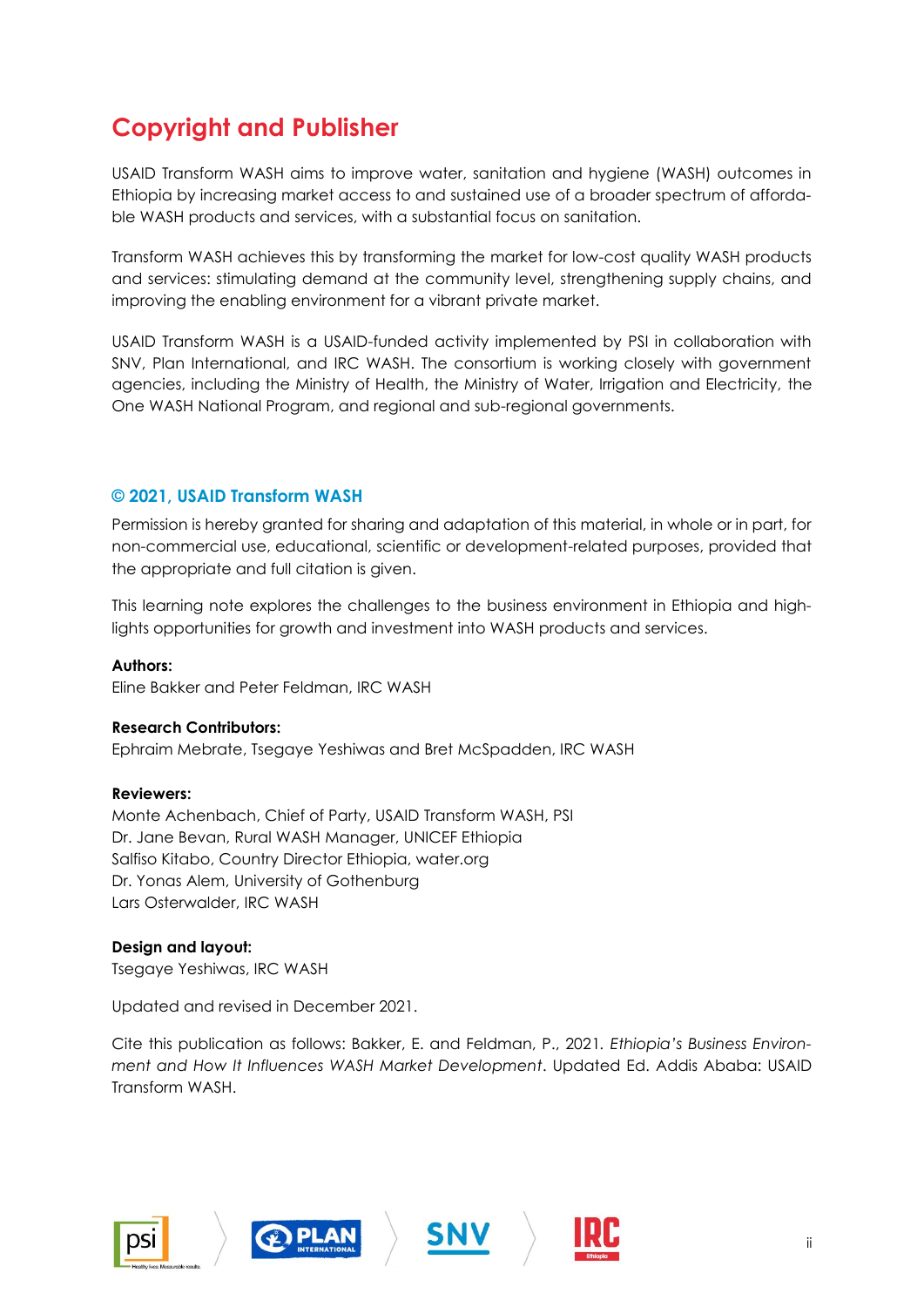# **Abbreviations**

| ACSO          | Agency for Civil Society Organizations                |
|---------------|-------------------------------------------------------|
| <b>CBE</b>    | Central Bank of Ethiopia                              |
| CBO           | Community-Based Organization                          |
| CIF           | Cost, Insurance, and Freight                          |
| <b>CLTSH</b>  | Community-Led Total Sanitation and Hygiene            |
| <b>ECAE</b>   | Ethiopia Conformity Assessment Enterprise             |
| <b>EFDA</b>   | Ethiopian Food and Drug Authority                     |
| ETB           | Ethiopian Birr                                        |
| <b>ERCA</b>   | Ethiopian Revenue and Customs Authority               |
| <b>FDRE</b>   | Federal Democratic Republic of Ethiopia               |
| FMoH          | Federal Ministry of Health                            |
| Forex         | Foreign Exchange                                      |
| GDP           | <b>Gross Domestic Product</b>                         |
| <b>GTP</b>    | Growth and Transformation Plan                        |
| IGA           | Income Generating Activity                            |
| IP            | <b>Intellectual Property</b>                          |
| MDG           | Millennium Development Goal                           |
| MFI           | Microfinance Institution                              |
| <b>MoFEC</b>  | Ministry of Finance and Economic Cooperation          |
| MSE           | Micro and Small Enterprise                            |
| <b>NBE</b>    | National Bank of Ethiopia                             |
| NGO           | Non-Governmental Organization                         |
| ODF           | Open Defecation Free                                  |
| PSNP          | Productive Safety Net Programme                       |
| <b>ROSCA</b>  | Rotating Savings and Credit Association               |
| <b>SACCO</b>  | Savings and Credit Cooperative                        |
| <b>SDG</b>    | Sustainable Development Goal                          |
| SE            | Social Enterprise                                     |
| <b>SEE</b>    | Social Enterprise Ethiopia                            |
| SILC          | Savings and Internal Lending Community                |
| <b>TSEDU</b>  | Total Sanitation to End Open Defecation and Urination |
| TVET          | Technical and Vocational Education and Training       |
| <b>UNICEF</b> | United Nations Children's Fund                        |
| VAT           | Value Added Tax                                       |
| VSLA          | Village Savings and Loan Association                  |
| WASH          | Water, Sanitation and Hygiene                         |
| WHO           | World Health Organization                             |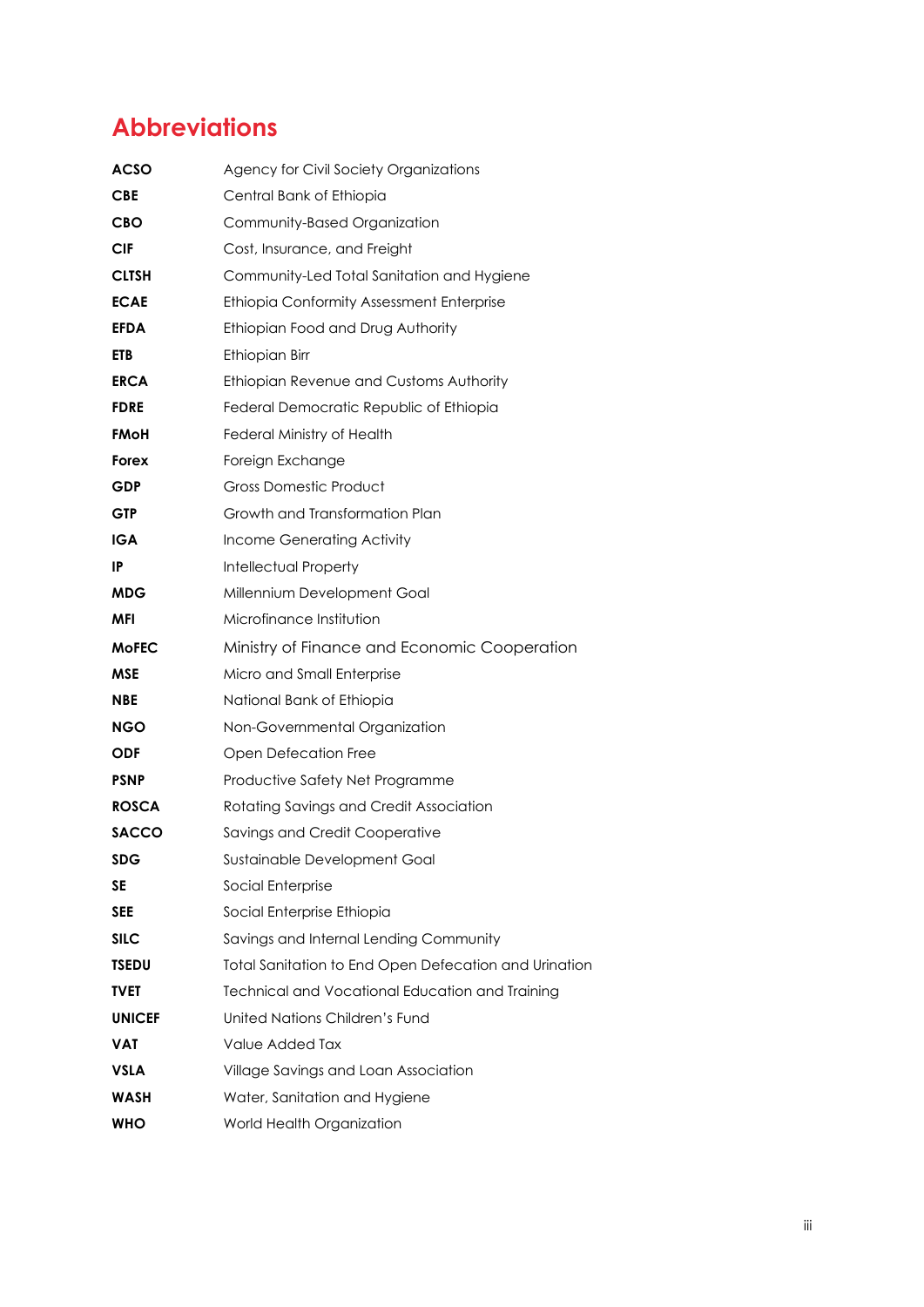### <span id="page-4-0"></span>**1. Introduction**

#### <span id="page-4-1"></span>**1.1. Background**

Ethiopia has greatly reduced the proportion of its population who practice "open defecation" from nearly 80 percent in 2000 to less than 23 percent in 2017. However, much of this improvement involved installation of unimproved household toilets, meaning that fecal waste is still open to the environment and is a potential source of disease-causing pathogens. Diarrheal diseases are Ethiopia's third leading cause of under-five mortality, causing around 70,000 deaths per year (JMP, 2017).

Unimproved toilets also frequently degrade and do not constitute a sustainable solution, nor do they meet the standard of "basic sanitation" service which is incorporated in the Sustainable Development Goals (SDGs). Only about nine percent of Ethiopia's population currently has access to basic sanitation – a situation that impacts health, safety, finances, and living conditions (JMP, 2021).

To meet the ambitious targets of the Sustainable Development Goals (2030) and the National Open Defecation Free (ODF) campaign (2024), <sup>1</sup> the Government of Ethiopia has called for active participation of public sector, non-governmental organizations (NGOs), community-based organizations (CBOs), private sector companies, and others to provide support and services.

The USAID Transform WASH Activity aims to help Ethiopia reach universal access to basic sanitation and hygiene services, as outlined in the country's 2nd Growth and Transformation Plan (GTP II), the National ODF Campaign, and consistent with SDG Goal 6.2. This activity, which is being carried out in partnership with the Federal Ministry of Health (FMoH) and other government and private sector partners, is helping establish a strong enabling environment for businesses which provide affordable water, sanitation, and hygiene (WASH) products and services. Transform WASH is active in 63 woredas (districts) located in nine regions of the country (plus the Dire Dawa municipality) and is now in its final year of its sixyear lifespan.

Strengthening private sector enterprises and establishing effective business models is a key focus of the project. Owing to the country's challenging sanitation situation, Transform WASH has a strong focus on that sector, including production, distribution, sales, and installation of affordable sanitation products and services. Creating consumer demand for sanitation is another principal component, carried out using a combination of Community-Led Total Sanitation and Hygiene (CLTSH), promotional efforts by the Health Extension Program, local sales agents, and actions taken by the business entrepreneurs themselves.

Though much progress has been made in improving access to WASH products so far, key challenges remain – such as access to foreign exchange currency (forex), import of raw and finished goods, intellectual property protection, business start-up costs, and others – which are discussed in the following sections.

The purpose of this Learning Note is to explore the key challenges faced by private sector WASH enterprises, as well as highlighting opportunities for future growth and investment. A strong private sector will not only help expand access to critical WASH products and services – but also will help Ethiopia to realize its ODF goal and to achieve GTP II and SDG targets.

End Open Defecation and Urination – 2024" (TSEDU).

<sup>1</sup> Ethiopia's National Open Defecation Free Campaign, which is also known as "Total Sanitation to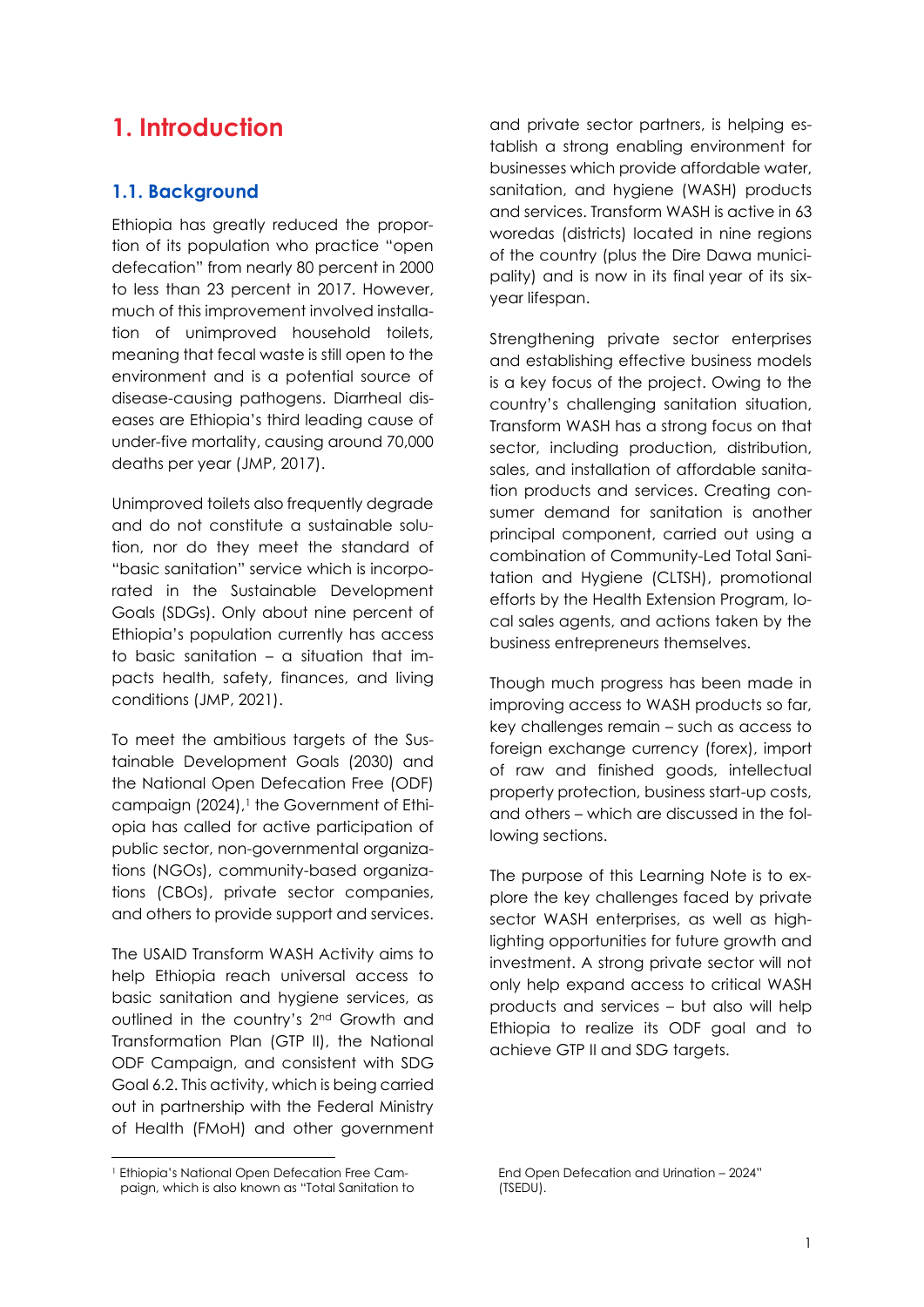#### <span id="page-5-0"></span>**1.2. Methodology**

Information used to formulate this paper was gathered from document research and augmented by in-depth interviews with more than twenty key informants in Ethiopia and the East Africa region. Informants included individuals in government agencies responsible for managing the WASH sector; companies that manufacture, import or market safe water and sanitation products; international NGOs involved with sanitation and financing interventions; and international organizations supporting the WASH sector and promoting private sector initiatives.

Questions posed to these experts included:

- How would you describe the business environment in Ethiopia, and how does it affect WASH businesses and their ability to get products to market?
- What are the key challenges businesses face in starting or expanding WASH businesses, and getting products to market?
- What strategies could be employed to more rapidly expand the WASH marketplace and encourage the growth of enterprises in that market?

### <span id="page-5-1"></span>**2. Economic Situation in Ethiopia**

Ethiopia is Africa's second most populous nation (after Nigeria) with a population of 115 million people,<sup>2</sup> and its economy is the fastest growing in the sub-Saharan region - (nine percent annual growth during the decade leading up to 2018). Despite these gains, the country still ranks as one of the world's poorest countries, with an average per capita income of US \$790 (World Bank, 2019). And although Ethiopia's poverty rate has declined significantly over the past two decades, it was still estimated to be around 24 percent as of 2018 (based on the national poverty line). 3

In addition, most of the country's economic progress has been achieved in urban areas, while rural areas (home to more than 80 percent of the country) have experienced much less improvement. And for the poorest segment of the rural population, the situation may even have become worse (World Bank, 2016; World Bank 2021b).

Achieving universal access to basic WASH services in Ethiopia will require further development of the country's private sector. At present, sectors such as banking, telecommunications and transportation are dominated by government-owned enterprises. A lack of competitors constrains development of manufacturing, job creation and growth of exports. Ultimately, this limits the country's trade competitiveness, contributes to the trade imbalance, and reduces the country's resilience to economic shocks. The Government of Ethiopia is therefore strengthening its focus on expanding the private sector by encouraging more foreign investment, establishing industrial parks, and pursuing other marketdriven initiatives (World Bank, 2019).

With almost 50 percent of Ethiopia's population under the age of 18, thousands of new jobs must be generated every year just to keep up with population growth. A key economic policy of the government, therefore, is to transform Ethiopia into a manufacturing hub in order to create more employment opportunities. And although relatively modest in scope, Transform WASH (and similar private sector WASH initiatives)

<sup>&</sup>lt;sup>2</sup> World Bank [\(2021\)](https://data.worldbank.org/indicator/SP.POP.TOTL?locations=ET).

<sup>3</sup> Ethiopia Planning and Development Commission (2018) and UNDP Ethiopia (2018). The Ethiopian 'poverty line' is set at 7,184 ETB per year per person (about US \$0.90 per day). Using the international

poverty line of US \$1.90 per day, the proportion of the population below this mark is around 31 percent.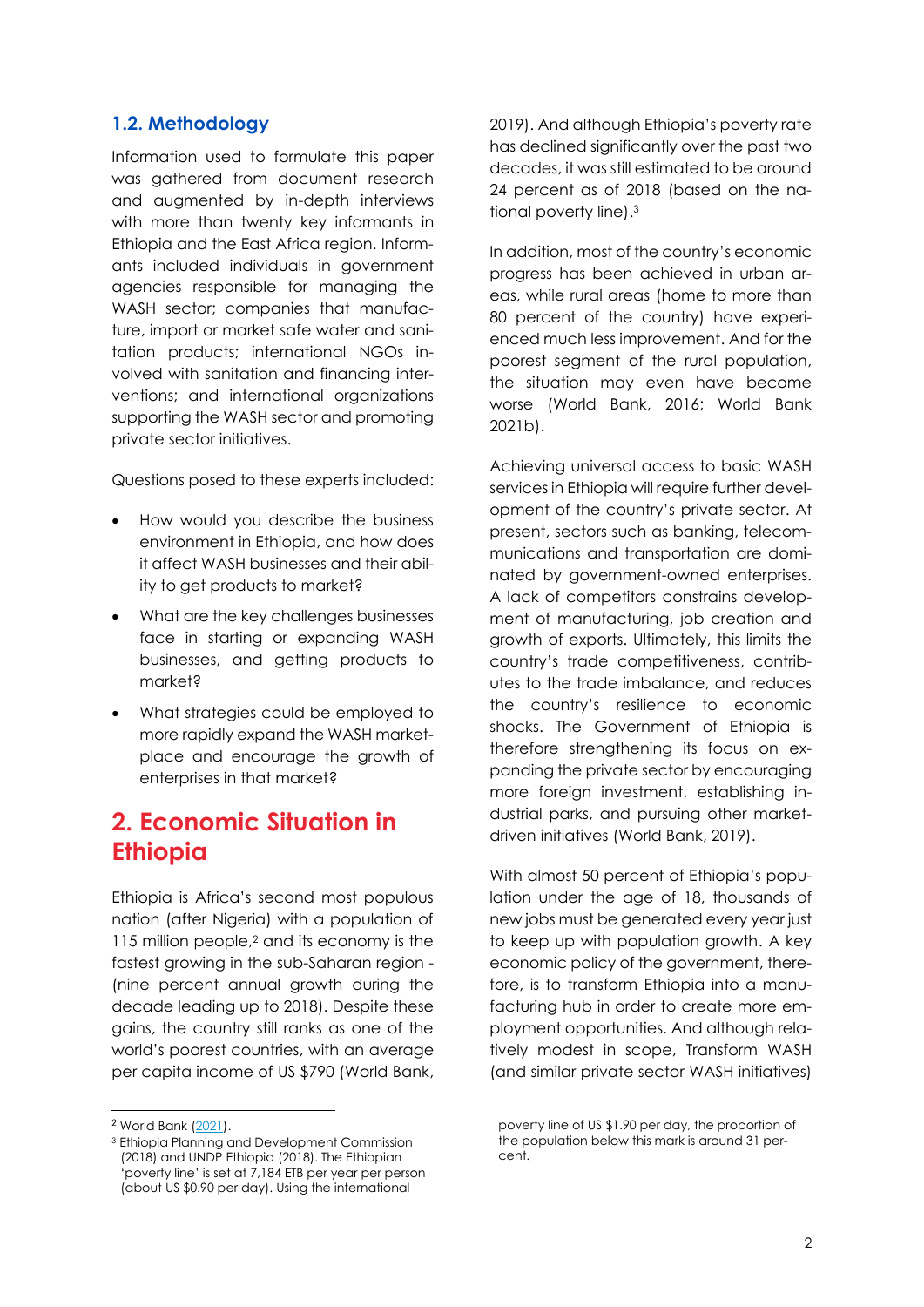align with and support this national economic agenda.

There are a number of government agencies that support and regulate the country's economy. These include:

- **Ministry of Finance:** Responsible for general financial management and setting national economic policy.
- **Ministry of Trade and Industry:** Responsible for managing the country's trade system and for increasing foreign exchange earnings.
- **Ethiopian Revenues and Customs Authority:** The agency within the Ministry of Revenues which is responsible for raising funds through customs duties and domestic taxation.
- **Ethiopian Investment Commission:** Responsible for promoting investment in Ethiopian industries and enterprises as well as setting regulations governing how foreign and domestic investors can operate.
- **Ministry of Urban Development and Construction:** Responsible for promoting urban development, and as a poverty reduction mechanism is also responsible for the registration and administration of micro and small enterprises (MSEs).
- **Civil Society Organizations Agency:** Responsible for overseeing the registration and reporting of all civil society organizations (CSOs). Formerly known as the Charities and Societies Agency.
- **Ethiopian Intellectual Property Office:**  Facilitates issuing and legal protection of patents, trademarks, and other intellectual property.
- **Ethiopian Food and Drug Authority:** Responsible for certifying certain WASH

products, like water quality testing and treatment technologies.

### <span id="page-6-0"></span>**3. Business Environment**

The Ethiopian government has ambitious economic and development goals and is actively encouraging investment (foreign and local) into specific sectors. For example, industries such as manufacturing of plastic products have been granted exemption from customs duties on imported equipment as well as favorable tax treatment and other incentives, such as access to land. Such incentive schemes are justified based on expected earnings of hard currency from exports. However, to qualify for an exemption from customs duties and other taxes on imported equipment, an investment needs to be valued at more than US \$200,000, and the company must employ a permanent staff of at least 50 Ethiopian nationals.<sup>4</sup> This kind of incentive fails to reduce prices in a nascent, price-sensitive consumer market like the one that exists for WASH products in Ethiopia.

Ethiopia's WASH market potential is extensive. The country met its Millennium Development Goal (MDG) for drinking water supply, yet less than 13 percent of the country has access to safely managed water supplies. <sup>5</sup> Ethiopia did not meet its MDG for sanitation and has a long road ahead to meet the even more ambitious sanitation and hygiene SDGs. Only about *seven percent* of Ethiopians currently have access to safely managed sanitation services (which increases to nine percent if both 'basic' and 'safely managed' are considered). Over 17 percent of the country still practices open defecation (JMP, 2021).

The sections which follow below present the key findings from document research and consultations with a wide range of

<sup>4</sup> Ethiopian Investment Commission website

[<sup>\(</sup>www.investethiopia.gov.et,](http://(www.investethiopia.gov.et/) retrieved in Aug 2020) <sup>5</sup> Safely managed water supply is drinking water from an improved water source located on premises and

available when needed and free of fecal and priority contamination.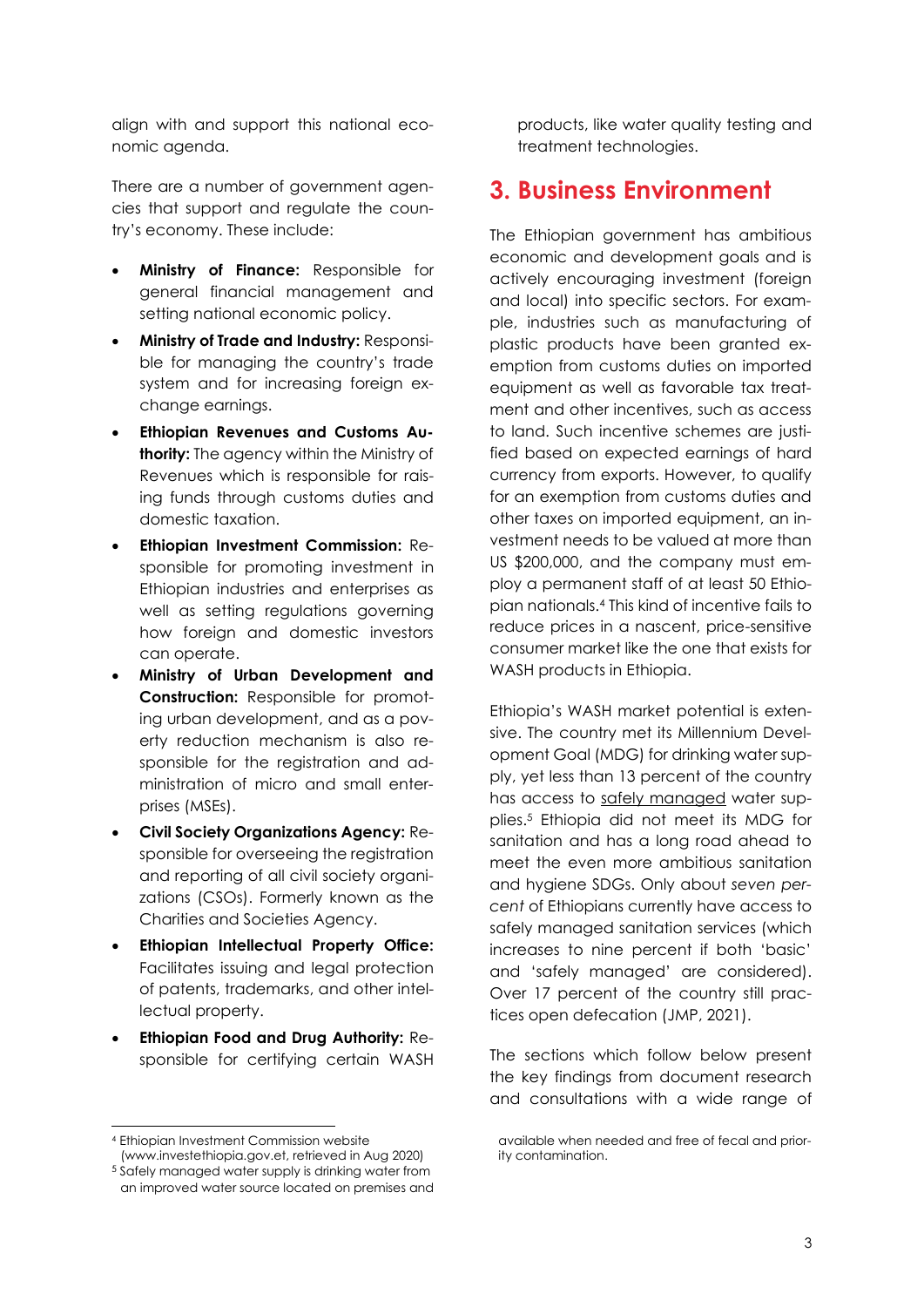business experts. These sources identified the following as the principal challenges facing WASH businesses in Ethiopia:

- Access to foreign exchange<sup>6</sup>
- Taxes and tariffs
- Intellectual property protection
- Business registration and start-up requirements
- Business knowledge and skills
- Import challenges and uncertain demand
- <span id="page-7-0"></span>• Business and consumer financing

#### **3.1 Access to foreign exchange**

To purchase an item for import into Ethiopia, Ethiopian Birr (ETB) must first be converted to a "hard currency"<sup>7</sup> in Ethiopia's foreign exchange market. Because the country imports significantly more goods than it exports (US \$15 billion in imports vs. US \$2 billion in exports in 2018) forex is generally in high demand and in short supply. 8 This situation has been exacerbated by below-market fixed exchange rates (World Bank, 2018).

The ETB was devalued by 15 percent in 2017 and has continued to depreciate; analysts predict that the currency will now undergo a "managed devaluation" to encourage more foreign investment and address the country's trade imbalance (World Bank, 2017b). Devaluation of ETB requires purchasers of imports to use an ever-increasing amount to obtain the same quantity of forex, effectively increasing the cost of imports and decreasing the price of exports.

For Ethiopia-based businesses that require imported goods or materials, accessing hard currency through the Ethiopian banking system is often identified as their biggest challenge, as some sectors and businesses are prioritized over others. "All transactions requiring foreign exchange are not created equal," noted a commentary in the Ethiopian Business Review. 9

Forex is tightly controlled in the banking system. A major portion of available forex is earmarked for national infrastructure projects, such as the Renaissance Dam and other priorities. Thirty percent of forex coming into commercial banks is transferred to the Central Bank of Ethiopia (CBE), which earmarks it for purchase of strategic materials, such as fossil fuels. Forex also is allocated to a range of 'sales on demand' payments including transfers to non-residents' accounts, consultancy and royalty fees, airline fuel purchase, cargo transfer costs, and more (NBE, 2021).

The remaining forex is then allocated to fulfill requests that are evaluated according to government priorities. Bank "allocation committees" are responsible for matching available forex with submitted applications. Prioritization tends to follow a basic system:

- 1. "Essential imports" pharmaceuticals; inputs for manufacturing edible oils; and liquified petroleum gas (LPG).
- 2. Inputs for agriculture (fertilizer, seed, and pesticides) and inputs for manufacturing (raw materials and chemicals).
- 3. A range of other items including oils and lubricants; agricultural machinery and animal feeds; pharmaceutical equipment; manufacturing machinery and spare parts; nutritious baby foods; educational materials; and profit and dividend transfers (NBE, 2021).

<sup>6</sup> Access to forex is also linked to a range of other challenges, including profit repatriation, royalty payments, import of raw and finished goods, and others which are reviewed further in Section 3.

<sup>&</sup>lt;sup>7</sup> A "hard currency" is money issued by a nation or group of nations that is seen as politically and economically stable, and which is globally traded, like

the British pound, the U.S. dollar, the Euro, the Japanese Yen, etc.

<sup>8</sup> Ethiopia's trade deficit has hovered around 12-13 billion USD since 2014, and was about \$12.4 billion in 2019 (ITA, 2020).

<sup>9</sup> Ethiopian Business Review (2018).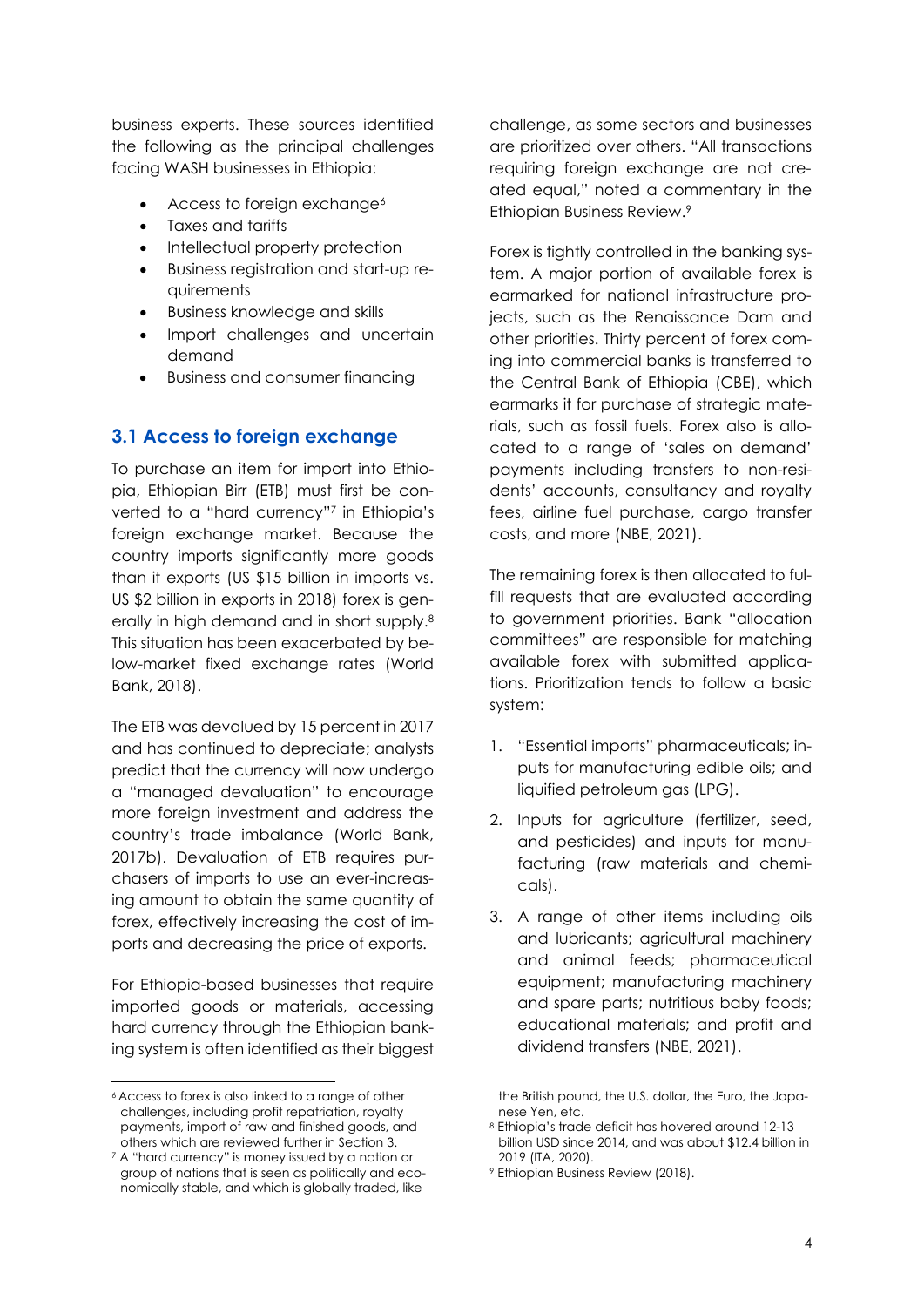Forex requests from non-strategic businesses or for "non-essential" purposes must be queued and wait their turn for available funds. Businesses, including those offering WASH products, often wait many months for their requested forex and have no assurances as to when or how much will become available.

When businesses do receive an allocation, they may be required to use it quickly (i.e., within a 14-day window), and they may not receive the total amount requested. These forex access challenges affect a business's ability to respond to orders, expand operations, maintain positive business relationships (e.g., by making payments on time) and remain competitive. Some businesses operate at a fraction of their production capacity due to forex challenges.

#### <span id="page-8-0"></span>**3.2. Repatriation of profit**

Repatriation of profit refers to the transfer of profit earned in Ethiopia to a business's home country or, in certain cases, to a third country. Such transfers first generally require an exchange of the business's local earnings to forex.

Under Ethiopian law, foreign investors have the right to repatriate profits for the following reasons and purposes:

- Profits and dividends accrued from an approved investment in Ethiopia;
- Principal and interest payments on loans taken in other countries;
- Payments related to technology transfer or management agreements;
- Transfer of proceeds from the sale or liquidation of an enterprise in Ethiopia;
- Transfer of proceeds from sale or transfer of the business's shares (or of partial

ownership of the business) to a domestic (Ethiopian) investor;

• Payment of compensation owed to a foreign investor.<sup>10</sup>

Officially, there are no restrictions on the amount of profit that can be repatriated, but in practical terms business owners expressed concerns regarding limits resulting from the shortage of hard currency and the relatively low priority placed on this type of forex allocation. Given that forex is closely scrutinized, businesses must carefully comply with regulations regarding registration, permitting, periodic auditing, payment of taxes and other obligations (Ibex Frontier, 2017).

#### **Royalty payments**

Royalties are payments made by one business to another in exchange for the right to use that business's intellectual property (such as a copyright, trademark or patented design). Ethiopian law permits royalty payments for the right to use a patent, invention, design, or a secret formula or process.<sup>11</sup> A five percent tax is levied by the government on royalties paid by an Ethiopian entity, as well as on the non-resident entity who is receiving them (Haile, et al., 2018).

Apart from the taxes levied, Ethiopian law does not seem to place any restrictions on royalty payments to foreign patent holders and allows for such payments to be made in forex. Specifically, the National Bank considers royalty fees as "invisible payments" that are allowed on demand.<sup>12</sup> In practice, however, this means that foreignowned businesses are likely to experience challenges receiving royalty payments due to the chronic forex shortage in the country and the low priority placed on such allocations. Businesses may wait for months, or

<sup>10</sup> Investment Proclamation No. 1180/2020.

<sup>11</sup> Income Tax Proclamation No. 979/2016.

<sup>12</sup> Directive No. FXD/46/2017.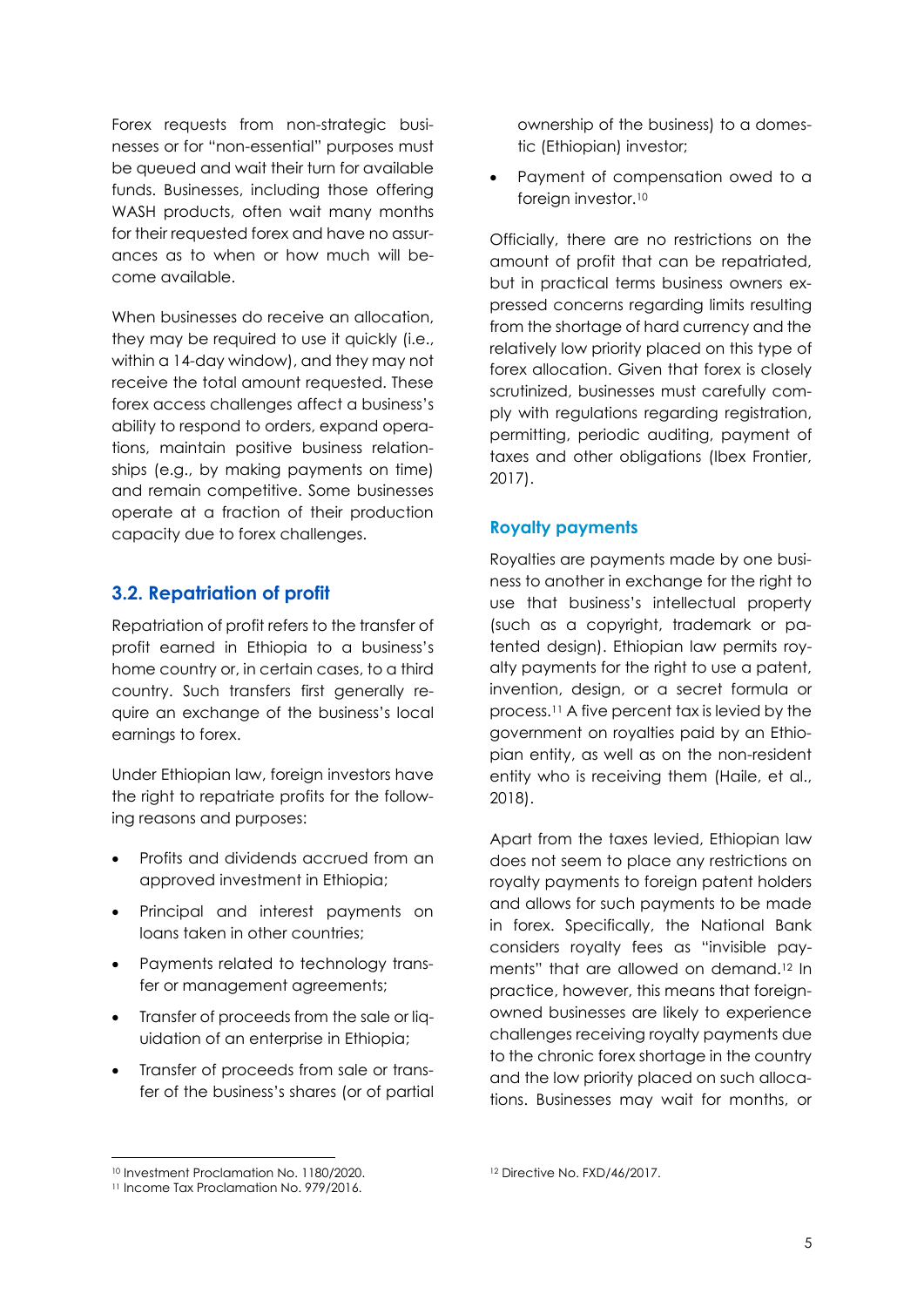longer, to receive forex allocations for royalty payments.

#### <span id="page-9-0"></span>**3.3. Import tariffs and taxes**

One of the primary challenges facing businesses in Ethiopia is taxation, which can increase operating costs as well as increasing the price of finished goods and services sold. This includes taxes on imported manufacturing inputs as well as finished products.

To promote domestic manufacturing, the government follows an "import substitution" model, using import tariffs (duties) to raise the cost of importing finished goods and selectively reducing duties on imports of raw materials used to manufacture goods domestically.

Goods imported into Ethiopia are subject to up to five different types of tariffs and taxes, including customs duties, value added tax, surtax, excise tax, and withholding tax. These taxes and tariffs may ultimately comprise up to 50 percent or more of the final retail price to consumers.

**Customs duties** applied to an imported good can range from zero to 35 percent, depending on how government classifies the item, such as whether it is considered a material or raw input to be further developed locally or a finished product to be sold directly.

**Excise tax** is levied on a wide range of items, including "luxury' items (e.g., perfumes and cosmetics), goods that are hazardous to health (e.g., tobacco and alcohol), or other goods which are 'demand inelastic,' such as motor vehicles, fuels, and textiles. Rates vary from less than 10 percent to as high as 500 percent. 13

**Value added tax (VAT)** of 15 percent is levied on imported goods and on all domestic sales transactions when products are sold and change hands. 14

**Surtax** is a flat 10 percent fee levied on all imported goods. It is based upon cost, insurance, and freight (CIF) value, as well as the sum of customs duty, VAT, and excise tax. Some products are exempt from surtax, such as fertilizer, petroleum, and motor vehicles (Kebede, 2019).

**Withholding tax** applies to a range of payments, including dividends, interest, and royalties. For domestic payments a rate of two percent generally applies; for imports, a flat tax of three percent is levied on the CIF value of the import goods, unless exempted.<sup>15</sup> Certain other royalty payments, such as those related to mining, are subject to as much as 10 percent withholding tax.<sup>16</sup>

#### **Tariff and tax relief and reform**

An example of how taxes and tariffs affect the sanitation sector is provided by the SATO pan, a low-cost toilet improvement option, which is currently imported into Ethiopia at a cost of about 150 ETB from a manufacturer in Kenya. <sup>17</sup> SATO pans are classified as "finished products," so they are subject to the following tariffs and taxes:

- Customs duty of 30 percent
- VAT of 15 percent (at each point of sale)
- Surtax of 10 percent
- Withholding tax of three percent.

With all relevant tariffs and taxes applied to this product (and no credits applied for previous VAT payments), plus profit margin, the pan's final retail price rises to nearly 500 ETB (Kebede, 2019). This poses a significant challenge to SATO retailers as many

<sup>13</sup> Proclamation 307/2002; Proclamation No.

<sup>1186/2020;</sup> and tax rate schedule [\(link\)](https://www.mtalawoffice.com/images/files/Excise_Tax_Rate.pdf). 14 Proclamation 285/2002.

<sup>15</sup> Income Tax Proclamation No. 979/2016 and Council of Ministers Regulation No.410 /2017. Also see Pri-vacy Shield Framework [\(link\)](https://www.privacyshield.gov/article?id=Ethiopia-Pricing).

<sup>16</sup> KPMG Ethiopia Fiscal Guide 2015/2016 [\(link\)](https://assets.kpmg/content/dam/kpmg/pdf/2016/05/Ethiopia-Fiscal-Guide-2015-2016.pdf).

<sup>&</sup>lt;sup>17</sup> The SATO (Safe Toilet) is a low-cost molded plastic toilet pan which has a self-sealing trap lid to shut out flies, other insects, and odors. The pan requires very little water for flushing and cleaning.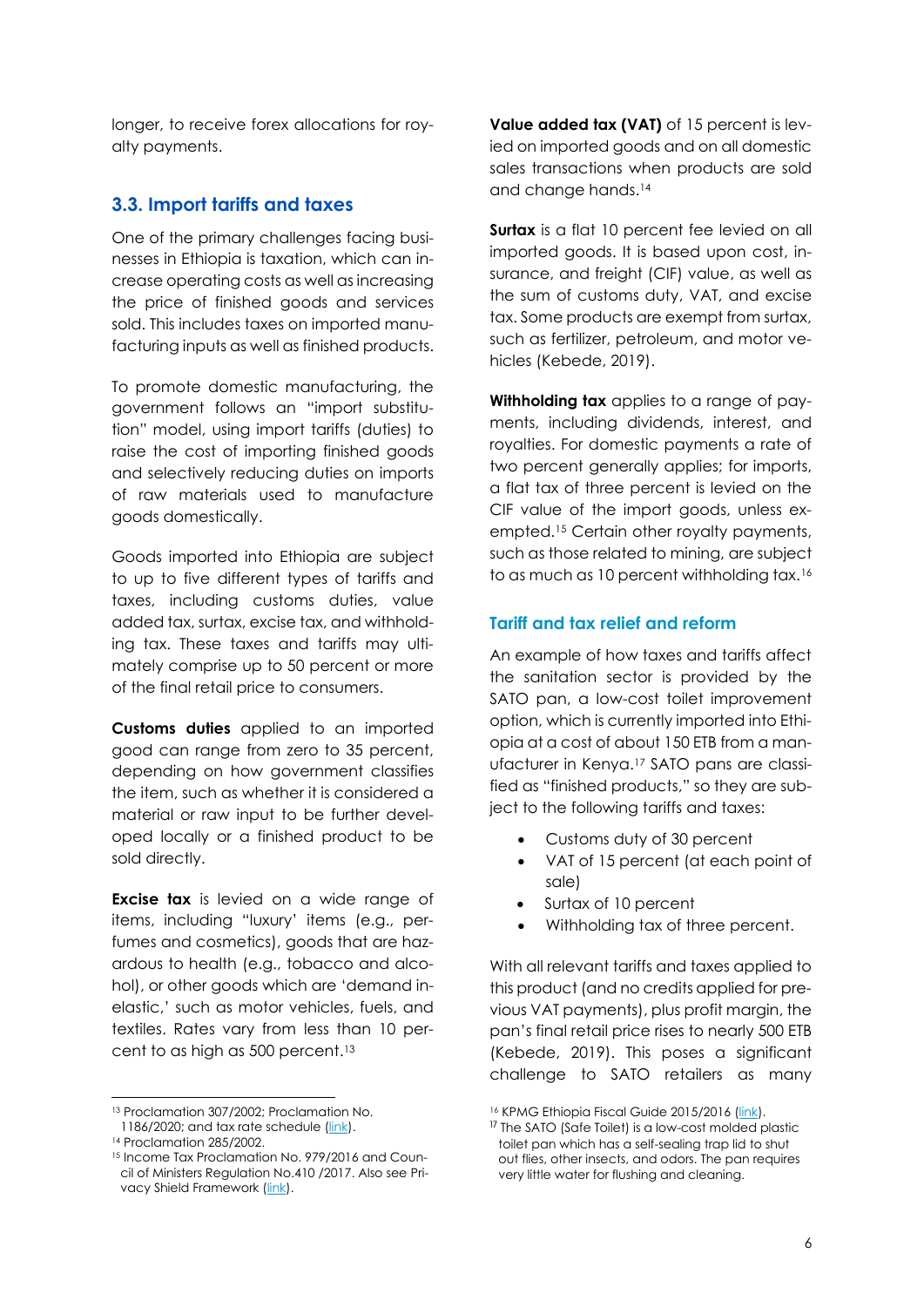customers are unwilling or unable to purchase the product at that price level in addition to other installation and construction costs.

In the interest of keeping the price of SATO pans as affordable as possible and to help establish them as a new market entry in Ethiopia, the government has permitted the first few rounds of bulk imports to be exempt from customs duties; however, a long-term solution has yet to be established.

The government also is engaged with interested parties on proposals to reduce or eliminate customs duties on certain imported WASH and menstrual hygiene products and to reduce or eliminate taxes on a range of domestically produced WASH products, such as menstrual pads and household water treatment products. <sup>18</sup> In early 2021, Ethiopia recognized menstrual hygiene management products as essential items and reduced custom duties from 30 to 10 percent (MoFEC, 2021).

A long-term solution to the issue of tariffs and taxes on WASH products will require that the Ethiopian Revenue and Customs Authority (ERCA) and FMoH get involved in re-classifying certain products as "priority" items and take any other steps needed to keep the cost of these products as low as possible.

#### <span id="page-10-0"></span>**3.4. Value added tax**

The VAT is an especially challenging tax due to its importance for government revenue and its complicated implementation procedures. VAT accounts for more than 40 percent of total federal revenue from domestic sources and is applied on both goods and services, including imported products. It typically is applied at a product's initial sale and at all subsequent sales transaction points. 19

Some outlets and retailers may be exempt from charging VAT (e.g., when annual turnover is less than ETB one million) and instead pay a turnover tax (similar to a sales tax) of two to 10 percent. 20

In principle, it should be possible to deduct VAT charges paid in previous transactions throughout the value chain. However, in practice this procedure is not always followed as it requires a degree of recordkeeping and reporting that are not always possible, and many businesses lack a full understanding of how the VAT is administered (Kebede, 2019). The consumer ultimately covers the cost of VAT and all other applied taxes included in the retail price.

#### <span id="page-10-1"></span>**3.5. Intellectual property rights and protection**

Intellectual property (IP) rights are granted to persons or companies for creating a unique design, invention, process, or work of art or music. IP rights are awarded through a legal process and generally grant the applicant exclusive rights to use their creation for a specified period of time. Patents, copyrights, and trademarks are examples of legal mechanisms that codify IP rights. The Ethiopian Intellectual Property Office registers IP protections under the Patent Act.<sup>21</sup>

Without adequate IP protection, businesses, inventors, and artists may not receive recognition or financial benefit from their creations. Robust IP rights foster an environment in which innovation and

<sup>18</sup> In 2019, a draft submission document requesting for tax removal on sanitary products has been submitted to the Ministry of Finance by the Ministry of Women and Children Affairs and FMoH.

<sup>19</sup> In principle, it should be possible to deduct VAT charges paid in previous transactions throughout the value chain. However, in practice this

procedure, which requires accurate receipting and reporting, is not always adhered to.

<sup>20</sup> Turnover Tax is assessed on gross receipts, as per the Turnover Tax Proclamation No. 308/2002 and Amendment No. 611/2008.

<sup>21</sup> Also known as Proclamation 123/1995, Concerning Inventions, Minor Inventions, and Industrial Designs.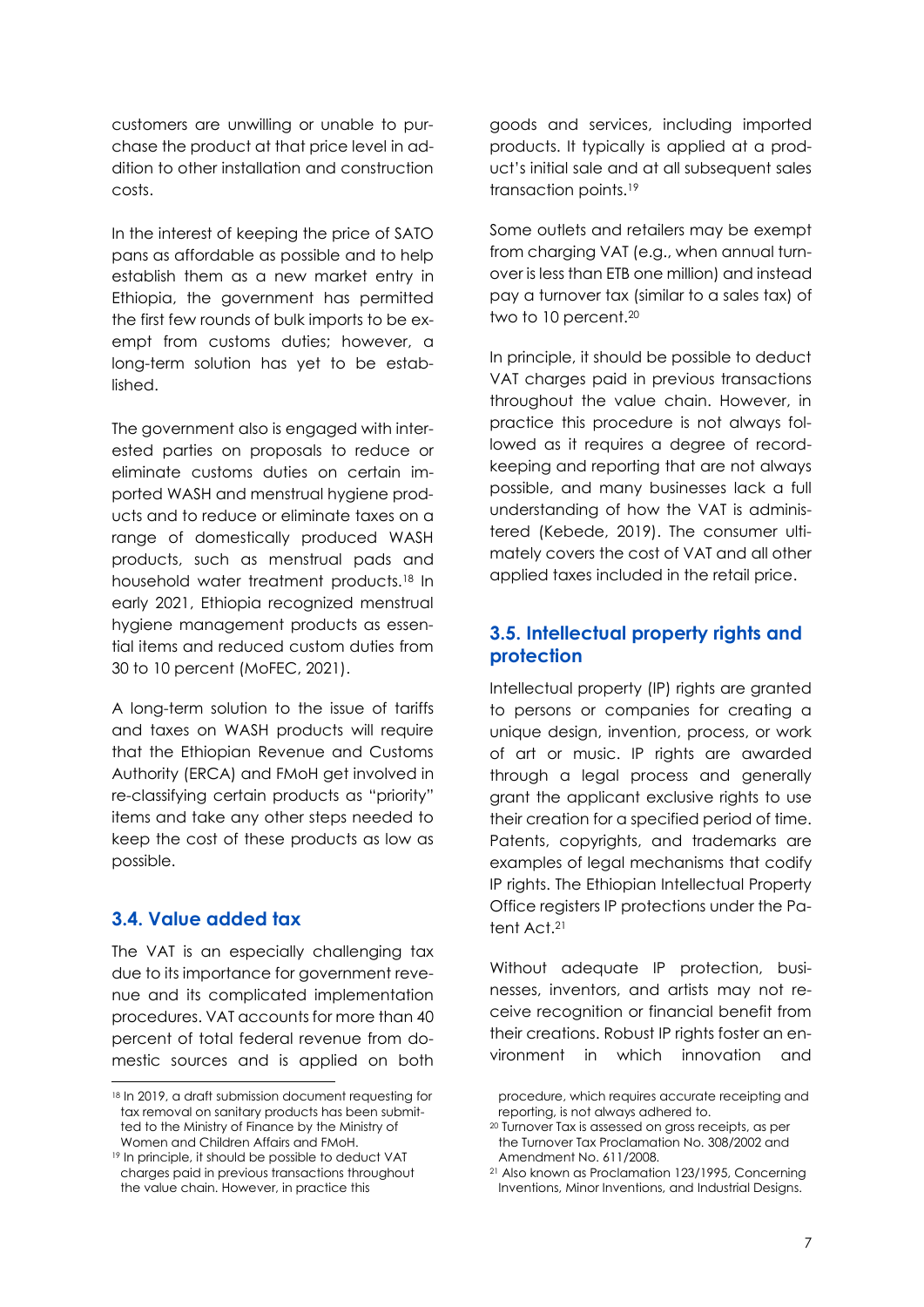productivity can flourish and are a key mechanism to stimulate economic investment and growth.

According to several stakeholders interviewed, the country's IP regulations should be reviewed and strengthened to ensure adequate protection. Foreign investors identified the annual IP renewal process as a significant risk.

Two types of IP protection are most common with respect to WASH products:

**Patent of Invention:** This patent applies to a first registration of a piece of intellectual property invented in Ethiopia or for IP that is registered in Ethiopia within 12 months of successful first registration in another country. A patent of invention is granted an initial period of protection of 15 years and can be extended for another five years.

**Patent of Introduction:** This is used for protected inventions from abroad that will be introduced to Ethiopia. A patent of introduction is valid for a maximum of 10 years. However, after the third year, patent owners must file for extensions every year and pay maintenance fees. Some patent holders perceived this renewal process as a risk to their IP protection.

Most locally registered businesses interviewed for this study found the application process for patents to be relatively straightforward. The application process requires a certificate of incorporation, suggesting it is advantageous to be a locally registered business or a joint venture between foreign and domestic business partners.

For a foreign-domestic joint venture, the foreign patent owner and its local partner are both listed on the registration, implying that the local partner also acquires the patent rights. Some patent owners cited this aspect of the joint venture modality as a high risk.

Other concerns raised by businesses centered around whether IP rights were adequately protected or enforced once granted. Businesses that have invested heavily in design innovations and establishing their brands want those designs and brand names to be protected, and they rely on patents and royalty payments to operate competitively in the market.

#### **Use of patents in licensed production**

Licensed production is the authorized manufacturing (in Ethiopia) of a product using technology developed elsewhere. This involves obtaining permission from a company (licensor) to manufacture and sell its products. The company in Ethiopia that obtains these rights (the licensee) usually agrees to pay royalty fees to the owner or licensor (Haile, 2018).

For example, the creator of the SATO toilet pan design and brand has licensed manufacturing and established distribution contracts with local plastics manufacturers in the region, including in Kenya and Tanzania. IP rights play a crucial role by protecting the company's innovative product from being copied, and they also give the local licensee (manufacturer) production rights with protection from illegal use of the design by others in the market.

The creator/owner of SATO is a potential licensor in Ethiopia but does not have an Ethiopian manufacturing license; thus, they are not permitted to import and own the molds required to produce the pans. A contracted local licensee could purchase and import them, but under Ethiopian law, that company would also be granted permanent rights to own and use those molds. Such a transaction would inhibit the owner from changing its local manufacturing partner in the future, if they felt the situation required it. This limits flexibility and increases the cost of doing business, which is then passed on to the consumer.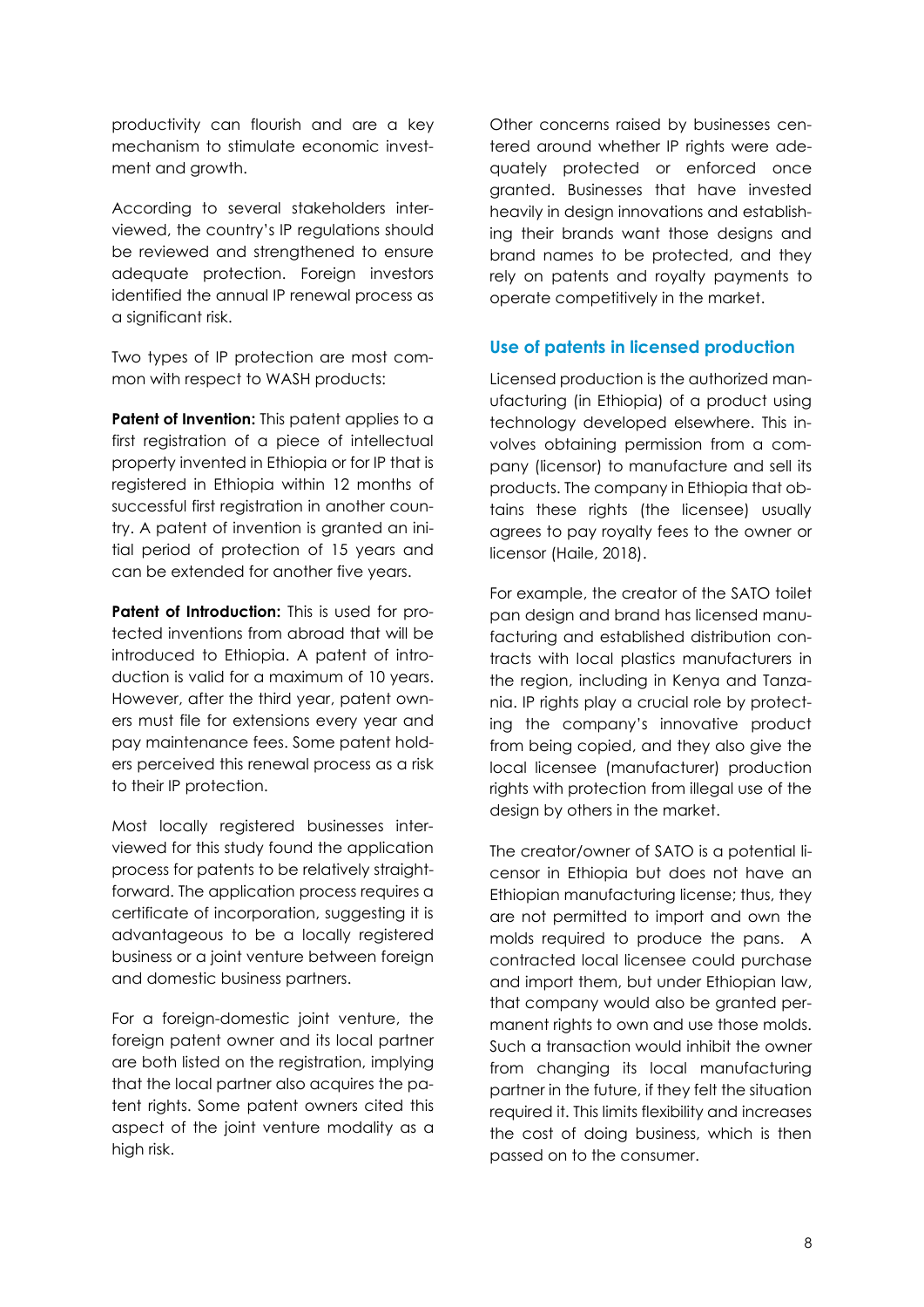These licensing challenges can be avoided if a non-domestic enterprise were able to obtain an Ethiopian manufacturing license. Other options include establishing a joint venture with a local manufacturing company but with specific contractual arrangements between the parties that would mitigate the risks discussed above. However, the financial and administrative hurdles associated with these approaches are perceived as risks by potential investors, which deter foreign companies from investing in local manufacturing of new WASH (and other) products in Ethiopia.

#### **Product certification**

Though currently not applicable to sanitation, other WASH products may be required to receive a seal of approval prior to use by the Ethiopian Food and Drug Authority (EFDA). Like the World Health Organization, (WHO), EFDA rates household water treatment technologies as 3-star, 2-star, 1-star or "fail" based on the product's pathogen removal efficiency (i.e., for bacteria, viruses, and protozoa).

Ethiopian-made household water treatment technologies require EFDA product safety certification. However, EFDA does not currently have a laboratory to test pathogen removal efficiency, and the agency has not authorized any other domestic laboratories for these tests. Also, there are no labs in the country that can conduct tests for viruses and protozoa removal, so these must be conducted outside of Ethiopia.

There are Ethiopian labs that can test microbial efficiency, but these have not yet been authorized by EFDA. For example, a lab run by the Ethiopian Conformity Assessment Enterprise (ECAE) is authorized by EFDA to conduct water quality testing for bottled water, but it has not been authorized to conduct similar tests for household water treatment technologies.

#### <span id="page-12-0"></span>**3.6. Business start-up requirements**

Starting up a business in Ethiopia entails a wide range of administrative, financial, and legal steps. Some entrepreneurs raised concerns that this process can be overly time-consuming, complex, and costly and acts as a disincentive to opening a business, especially in a relatively new commercial market area, such as WASH.

A key issue, especially for many small- and medium-sized foreign enterprises trying to establish an Ethiopian operation, is the requirement that they make an initial deposit equivalent to at least US \$200,000 in an Ethiopian bank. (Joint ventures between a foreign company and a local partner have a slightly smaller requirement of US \$150,000). While these funds can be spent later, once the business is established, the size of this initial deposit can present a significant hurdle for many investors and enterprises.

The business start-up process also requires that several administrative applications be filed with the appropriate regional and federal government agencies to receive their sign-off or approval. For certain types of operations, such as manufacturing, additional steps may be required, such as preparing an environmental and social impact assessment (ESIA) for the Environment, Forest and Climate Change Commission. If a full ESIA is required, the preparation process typically requires involvement of several types of technical experts, which entails a significant investment funds by the applicant. ESIAs serve a vital national purpose of protecting Ethiopia's environment and local livelihoods, but smaller businesses may struggle with this (or other) business start-up application procedures, including financing the cost of acquiring the needed expertise. These processes also require an investment of time, which entails additional costs for a start-up. Initial review of ESIAs is intended to be relatively rapid (i.e., around three weeks) but in practice the entire process of review, revision, if needed, and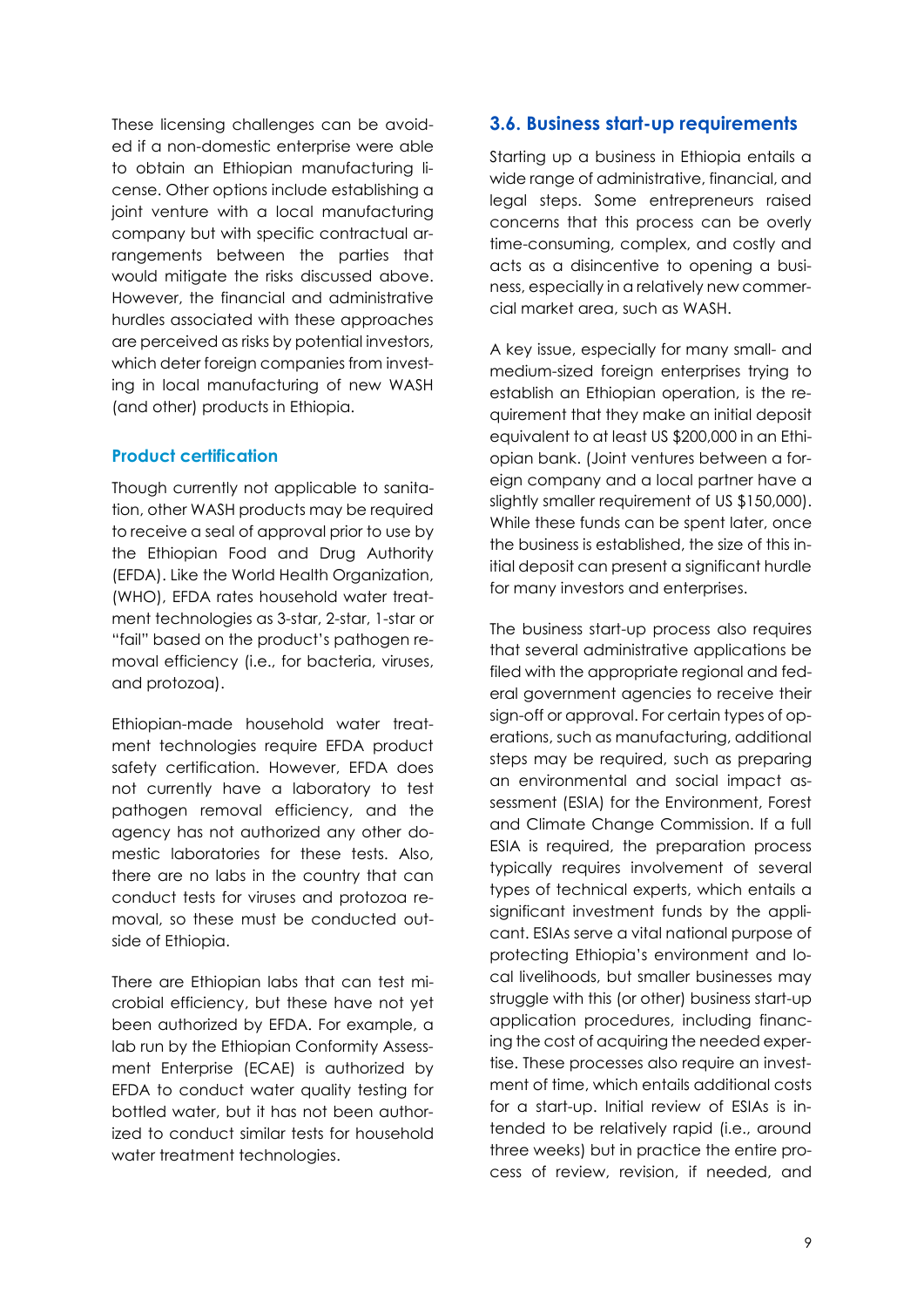approval can take considerably longer (one business noted it can take more than one year). During that time, progress on the specific operation under review will likely be put on hold.

There are a range of other concerns cited by businesses involved in the start-up or early phases of operation, including:

- Complex and costly process for importing raw materials or finished goods
- Increasingly strict and frequently changing regulatory environment: some complain of an 'anti-business' regulatory climate (distrust of businesses' motives)
- Difficulty accessing hard currency (forex) for importation and other international transactions
- High tax rates, which lead to higher prices to consumers and lower demand.

These and other challenges are significant contributors to the World Bank's ranking of Ethiopia as among the most difficult countries in the world in which to do business.

On the other hand, when federal or regional agencies are supportive of a particular project or business, they can readily pave the way for rapid progress, so the experiences of individual businesses in the start-up phase can vary considerably. Further, the "Ethiopian Startup Act" was published in 2020 with the goal of establishing a legal framework for the start-up ecosystem. The Act aims to establish a National Startup Council and an Innovation Fund that will both be chaired by the Ministry of Innovation and Technology. The Startup Act has yet to be passed into law but might open doors for simplified start-up procedures in the future (LinkUp Business, 2021). In some countries, including the UK and South Africa, governments have established a separate classification for businesses created and designed to address a social problem. These are referred to as "social enterprises" <sup>22</sup> (SEs)as they support the government in meeting economic growth, public health, and other societal objectives. SEs are businesses that have a welldefined social purpose but operate using commercial business principles.

The SE classification typically confers tax incentives, streamlined registration processes, and other benefits. This allows such enterprises to combine a mission typically associated with a non-profit agency with the efficiency of a for-profit company, generating revenue to finance its operation in the process. By encouraging the emergence of SEs as a formally established business structure, governments can expand and speed up access to critical services, such as education, energy, health, and water and sanitation, especially in poor communities or regions where it can be most challenging to extend those services. 23

In Ethiopia, the SE registration option does not yet exist. However, a registered nonprofit or NGO can apply to the Agency for Civil Society Organizations (ACSO) to undertake an *income generating activity* (IGA). This allows an IGA wing of the NGO to operate as its own entity with separate accounts, offices, staff, and income generation (revenues) from which the NGO can cover some costs while still receiving grants and donations. <sup>24</sup>

However, relatively few NGOs have sought an IGA classification (British Council, 2017). This 2017 study found that most socially minded businesses in Ethiopia either register as an MSE or as a sole proprietorship. Another finding was that, regardless of their

<sup>22</sup> In the United Kingdom, these are *called community interest companies*, and in South Africa, *non-profit companies.*

<sup>23</sup> Emerging Social Enterprise Ecosystems in East and South African Countries[. World Bank, 2017.](https://openknowledge.worldbank.org/handle/10986/26672)

<sup>24</sup> Organizations of Civil Societies Proclamation 1113/2019.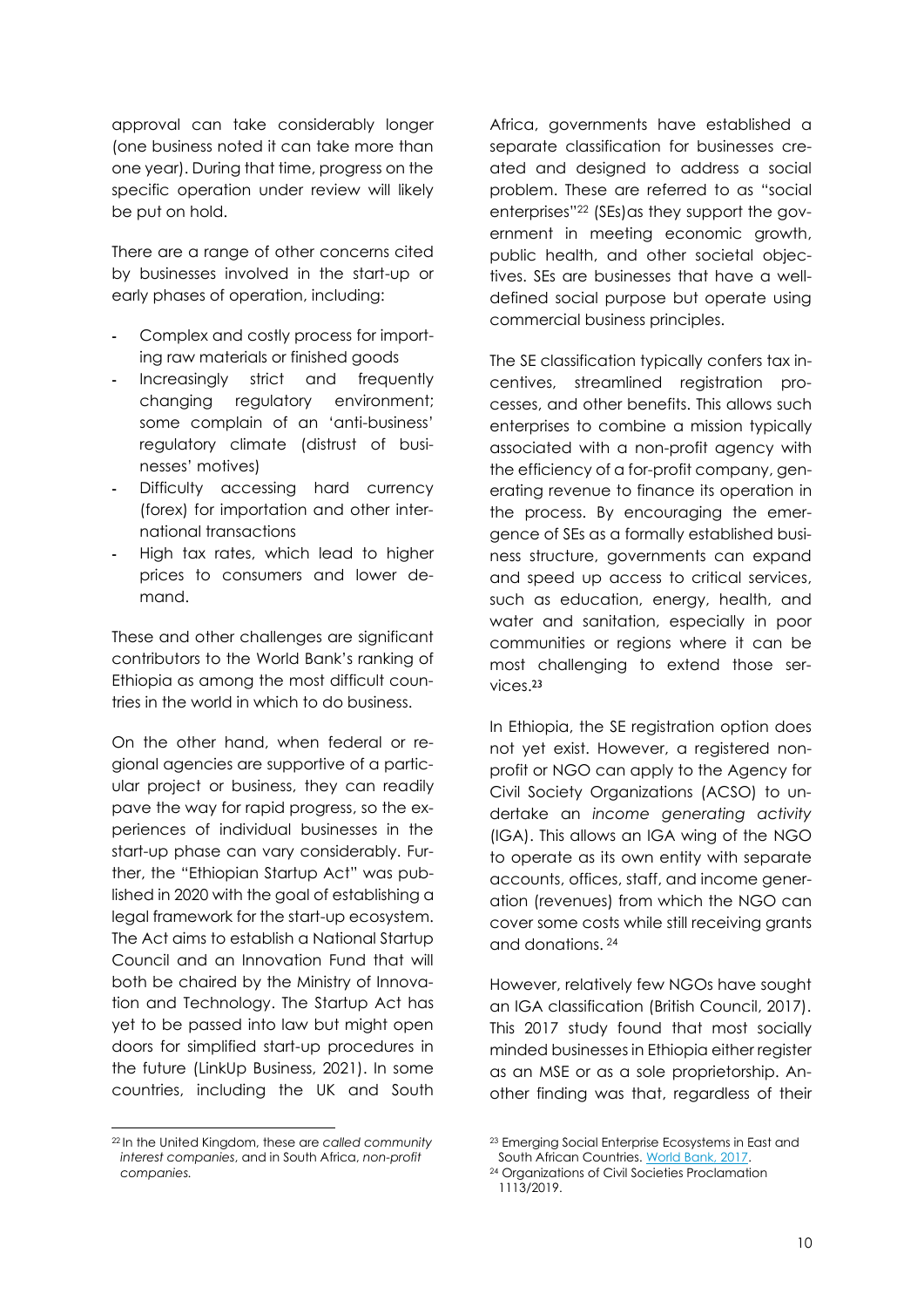registration as for-profit businesses, these companies continued to regard themselves as SEs. Table 1 below illustrates the findings.

The fact that many socially minded businesses choose to register as MSEs fits with the government's efforts to boost this category of businesses as part of its strategy to reduce unemployment. MSE registration is carried out by the Ministry of Urban Development and Construction and is considered by the 2017 study's informants to be relatively straightforward with low barriers to entry. The MSE classification does carry with it certain limits to capital and human resources, such as a maximum of 30 employees. However, in the overall scheme of the government's drive to grow the economy and stimulate more job growth, larger businesses and industrial interests (which have the capacity to employ a far greater number of people) often take precedence over smaller enterprises, such as MSEs and start-ups.

Table 1: Legal status selected by businesses identifying themselves as "social enterprises" in Ethiopia (adapted from British Council, 2017)

| Legal status<br>selected               | No. of<br>re-<br>spond-<br>ents | Percent of<br>respondents |
|----------------------------------------|---------------------------------|---------------------------|
| Micro and small<br>Enterprise (MSE)    | 41                              | 31%                       |
| Sole proprietorship                    | 30                              | 22%                       |
| Cooperative                            | 12                              | 9%                        |
| Partnership                            | 11                              | 8%                        |
| Charity or society                     | 9                               | 7%                        |
| Limited partnership                    | 8                               | 6%                        |
| Private limited<br>company             | 8                               | 6%                        |
| NGO / non-profit                       | 6                               | $4\%$                     |
| NGO with income<br>generating activity | 5                               | 4%                        |
| Share company                          | $\overline{2}$                  | 1%                        |
| Joint venture                          | $\overline{2}$                  | $1\%$                     |
| General partnership                    | U                               | 0%                        |
| Total                                  | 134                             |                           |

Social Enterprise Ethiopia (SEE) is a relatively new network of social entrepreneurs, which seeks to support and expand this sector of the Ethiopian economy. A key SEE focus is to advocate for separate regulatory recognition for SEs in the country (Patton, 2018).

#### <span id="page-14-0"></span>**3.8. Manufacturing challenges**

Ethiopia's Second Growth and Transformational Plan (GTP II) sought to transform the country and place it on a path to become a low middle-income economy by encouraging a shift to high productivity industries, especially manufacturing. The policy has emphasized development of manufacturing through industrial parks, encouraging foreign investment, as well as to attract and support small and medium enterprises. However, the country's manufacturing sector, though larger than it was in 2010, still only comprises about 5.3 percent of its GDP.

**Business knowledge and skills***.* Many investors have raised concerns about the limited capacity of the manufacturing workforce. Although some enterprises may accept this as part of the cost of doing business in the country, low productivity ultimately can increase manufacturing costs. The cost of labor is relatively low, which does help to reduce costs, but the flip side of this is that Ethiopia's relatively weak labor law system and its lack of a minimum wage are challenging factors to workers, and ultimately are a constraint on the development of a strong and skilled industrial labor force. Low workforce productivity and high turnover rates are factors that can act as deterrents to manufacturing investment. The labor union movement in the country is growing but is still not very strong, and progress toward improving workers' rights has been mixed.

The government does, however, recognize the importance of strengthening the skills of the country's workforce and has invested in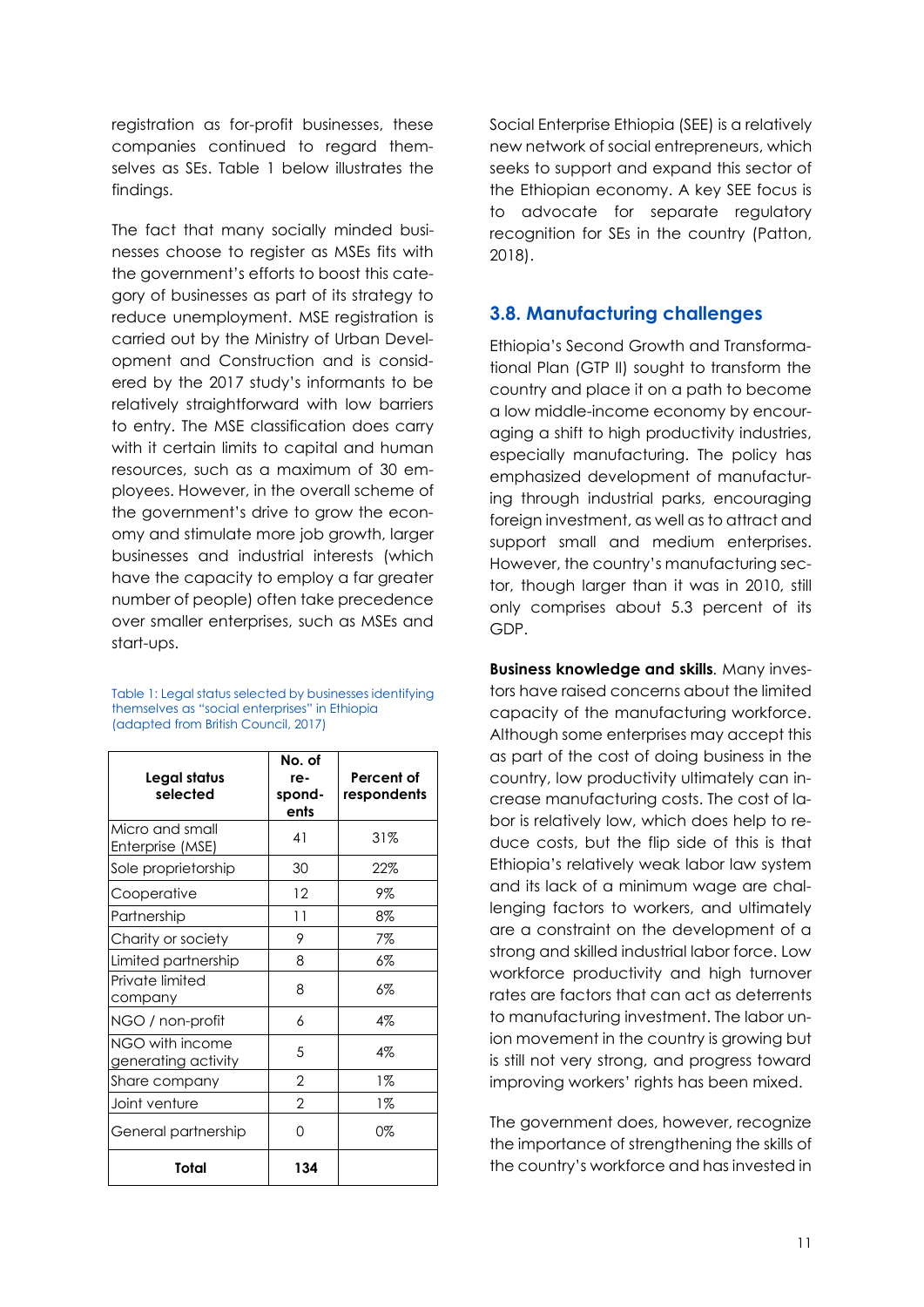technical training institutes such as the Adama Technical University and others.

**Weak infrastructure***.* Another challenge for the economy, in general, and for industrial and manufacturing development in particular, is the country's relatively poor infrastructure. This includes roads, transport systems, electricity, market chain logistics, water and sanitation, telephony, and internet services. These factors make it difficult to access many parts of the country, to import and export goods, and overall makes the country less competitive from a global market perspective. A related issue is the relative lack of industrial information for the country, and research studies which would assist (and attract) investors.

**Importing materials and goods***.* Many manufacturers cannot source their needed manufacturing equipment or material inputs from the local supply chain, and so must import them. The importation process can be costly, logistically challenging, and time consuming. Some informants noted that it can take six to nine months to receive an order from an international distributor. Depending upon the product and process, once these materials are finally in the hands of the importing company, they may get used up within just a few weeks or months of production. A consequence of this inefficiency is that manufacturers often choose to produce only well-known products that have strong existing consumer demand (requiring little to no marketing), rather than take a risk on a new product line with unproven demand or profit margins (such as new newly introduced WASH products). An example from the USAID Transform WASH initiative is the three-year effort required to facilitate a manufacturer's introduction of the SATO pan (plastic toilet slab) into the Ethiopian market.

*Product certification.* WASH and other products newly introduced to Ethiopia may be required to be reviewed and approved by EFDA, as well as by ECAE, as discussed

in Section 3.5 above. Some businesses reported that the ECAE and EFDA have overlapping responsibilities and it can be difficult to coordinate the review and certification process between the two agencies. Laboratories and even WHO may also be involved for products linked to human health, such as water filters. There also were concerns that the classification of a specific product was changed from one round of importation to the next, and even the process itself - leading to increased fees, delays, and other additional expenses.

*Foreign exchange currency.* A scarcity of forex, mentioned elsewhere in this Learning Note, remains a key challenge for the manufacturing sector. The bottlenecks make it difficult to import needed raw materials and equipment, as well making loan and profit-sharing payments. This can hold up manufacturing production and deter investment.

**Political stability***.* Political and security issues in various parts of Ethiopia are not new, but a situation which began in the north of the country during 2020 is still ongoing, and there are both related and unrelated security issues arising in other regions. These situations impact not only the communities and individuals involved, but generally create a less favorable investment climate for the country.

#### <span id="page-15-0"></span>**3.9. Financing for enterprises and businesses**

Small and medium enterprises in Ethiopia often cite the lack of access to affordable financing as one of their top challenges. For enterprises offering sanitation and other WASH products and services, accessing loans can be even more difficult than for other sectors of the economy. This is because financial service providers, including commercial banks, microfinance institutions (MFIs), and Savings and Credit Cooperatives (SACCOs) typically have little or no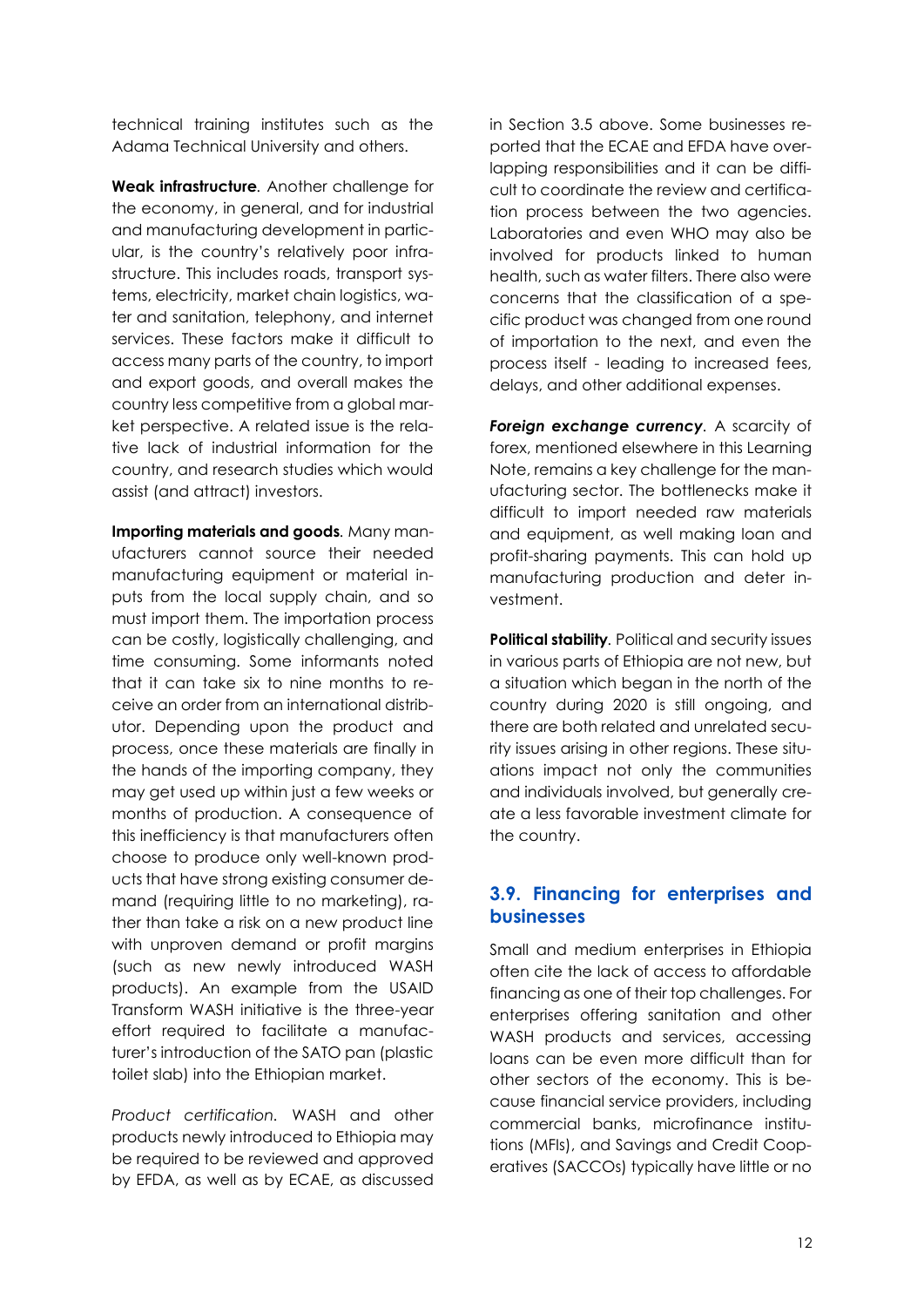experience working with WASH sector businesses. Also, a common perception by finance institutions is that the WASH sector is highly subsidized by government and other agencies, and therefore is not very profitable (and therefore a high risk for lending). However, observations from the Transform WASH project suggest that WASH businesses generally have good rates of loan repayment, though these enterprises sometimes have problems with late payments due to the seasonality of their customers' agriculture-based income (Aboma, 2020). From a WASH business perspective, even when loans are available, the high interest rates charged are a key disincentive.

It's important to keep in mind that the term "WASH business" refers to a broad range of enterprises, including small-scale artisans who make and/or install latrines; retail shops that sell latrine pans and related supplies; importers and wholesale distributors of WASH products; and commercial manufacturing operations. Also, many such businesses not only offer WASH products and services, but also manufacture and/or sell other items. For smaller enterprises, borrowing from SACCOs or MFIs may be suitable options, but as mentioned above, these potential sources of financing may be unfamiliar in the WASH sector. For larger-scale WASH product manufacturing, financing will likely need to be secured through commercial banks (or brought in by foreign joint-venture partners).

Part of the financing solution will likely require building a greater understanding within the financial sector regarding the scope and scale of business opportunities offered by the WASH sector. The government-led, multi-partner One WASH National Program (OWNP) recognizes the importance of strengthening the private WASH sector and has highlighted the importance of introducing innovative financing models through commercial banks and MFIs for this purpose (OWNP, 2019).

The Ministry of Finance and Economic Cooperation (MoFEC), a key OWNP player, and the National Bank of Ethiopia (NBE) are particularly well-positioned to increase the availability of loans to WASH sector businesses. There is a growing body of evidence from interventions carried out through OWNP (such as the Transform WASH activity and others) which demonstrate the positive influence of MFI and SACCO loans made to WASH enterprises (Aboma, 2020).

Another issue raised by potential WASH sector investors and entrepreneurs is the uncertainty of consumer demand, and the ability to remain profitable. Some of these actors have expressed a desire for "demand guarantees" by government or development agencies to ensure, for example, a minimum sales quantity and/or pricing level. Again, this may result from a lack of familiarity with the WASH sector, from perceptions that consumer demand and willingness to pay are not strong enough, and/or a concern that the WASH marketplace is still new and untested in the country. More effective communication and dissemination of WASH market information, sharing the experiences of existing WASH enterprises, and giving a voice to satisfied WASH consumers as well as households who desire improved services - could all contribute to strengthening financing opportunities for the growing WASH private sector.

#### <span id="page-16-0"></span>**3.10. Financing for consumers**

Affordability of WASH products and services remains a significant concern for many Ethiopian households and for the businesses that sell them. Although Ethiopia recorded a sharp decline in the national poverty rate between 2000 and 2016, nearly one fourth of the population remains below the national poverty line. This means that installing an 'improved' household pit toilet (which costs around 1,200 ETB or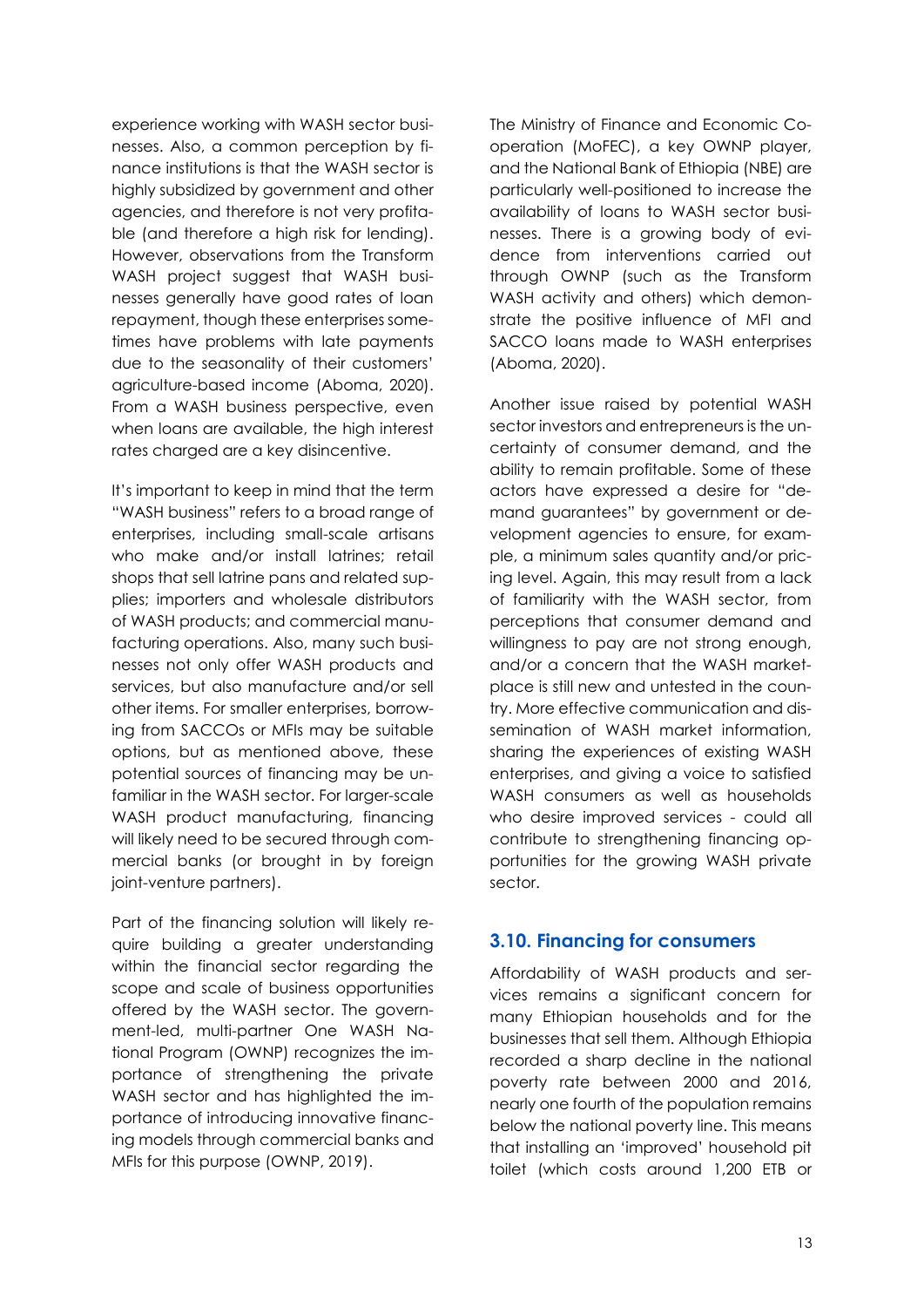US\$25) is a significant investment for a large portion of the country's households, especially as income tends to be seasonal for those with agrarian livelihoods (nearly two thirds of the country's work force).25 Access to affordable credit can be vital to encouraging this type of household investment.

There currently are a range of rotating savings and credit associations (collectively known as ROSCAs) in Ethiopia which target low- to middle-income households. For example, *iqqub* and *iddir* are home-grown mechanisms designed for infrequent or emergency expenditures, such as social celebrations and funerals. These mechanisms do not charge interest, but they have limited capacity and would require adaptation and significantly more funds to reach scale. Another popular local financing system is community-based health insurance, through which members make payments into a collective fund, which can be accessed to cover health care costs when a member falls ill.

Community-based initiatives, such as Village Savings and Loan Associations (VSLAs), Savings and Internal Lending Communities (SILCs), and Savings and Credit Cooperative Organizations (SACCOs) are likely better-suited for household investment projects like toilet purchase and installation. They offer the advantage of local credibility and relatively low interest/service charges, as well as also encouraging households to build up savings. However, these mechanisms require training, management, and supervisory systems which often require external support (e.g., by the Federal Cooperatives Agency or NGOs).

Transform WASH has been working to establish VSLAs to improve household access to credit for sanitation-related investments. Scaling this up for large-scale sanitation financing would likely require much more supervision, training, and support (Aboma, 2020).

Public and private MFIs are more professionally run than ROSCAs and generally have significantly more capital, but they tend to charge higher interest rates and be geographically limited to Ethiopia's highlands. Water.org has successfully worked with several MFIs to develop affordable household loans for WASH product purchases. <sup>26</sup> The loans have proven very popular - in less than one year, these MFIs disbursed loans totaling nearly ETB 19 million (US\$560,000), reaching 22,500 individuals. The loan repayment rate was 99.9% (Getnet, 2019). WASH organizations working with banks and MFIs can now cite evidence from this successful microfinance effort to advocate for increasing the availability of loan products suitable for household WASH investments.

However, MFIs and ROSCAs are often unable to reach consumers at the lower portion of the economic spectrum. Since many of these households are also food-insecure, the Federal Ministry of Agriculture established the Productive Safety Net Program (PSNP), which assists about eight million people (World Bank, 2017a). FMoH and development partners are advocating with the Ministry of Agriculture to explore options for including sanitation as part of the PSNP program as a way of reaching the very poor.<sup>27</sup>

Gender issues also factor into the uptake of WASH products and services, and the use of financing schemes. A study of cookstove purchases in northern Ethiopia found that women are far more interested and willing to pay for those products (Alem et al., 2018). Similarly, women are often responsible for household water and so are more conscious of water-related problems and

<sup>&</sup>lt;sup>25</sup> The Global Economy (2019 data).

<sup>26</sup> Metemamen, Vision Fund, and Specialized Financial and Promotional Institution.

<sup>27</sup> The fifth Productive Safety Net Program begins in 2021.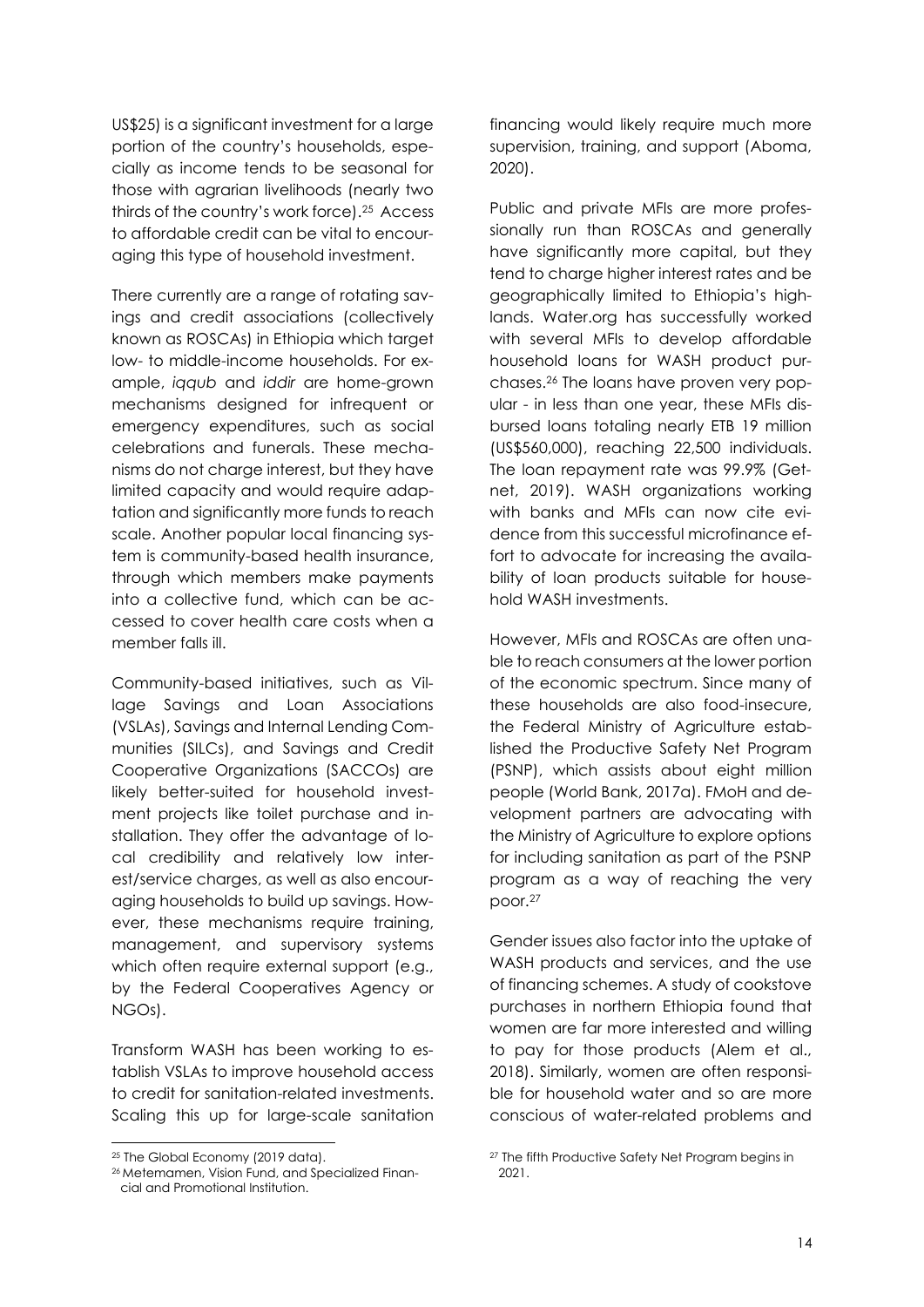are more willing to pay for improved services (Bogale et al., 2012). The burden of not having access to improved sanitation or adequate hygiene facilities also tends to be felt more by women (and girls). It may therefore be advantageous to tailor WASH loan products and financing drives towards female consumers.

FMoH has also recognized the need for affordable household financing for WASH and is working with commercial lending institutions to establish a class of bank loans targeting household sanitation, similar to what was done to increase the availability of credit for fertilizer purchases.

There are, therefore, a wide range of credit mechanisms in Ethiopia – some of which are well-suited to financing consumer purchase of WASH products and services by low-income households. Evidence suggests that repayment rates on these loans is quite high – indicating that such loans should be considered low-risk by credit institutions and loan associations. However, the capacity and scale of these mechanisms, especially those located at community level such as ROSCAs, are still relatively small compared to the scope of the country's WASH needs – especially for household sanitation. Additional innovation and expansion are needed in the consumer financing arena to meet the latent but growing demand for household sanitation and other WASH amenities – which will also help private sector WASH businesses to grow and develop.

## <span id="page-18-0"></span>**4. Conclusions and Recommendations**

Private sector sanitation and other WASH enterprises in Ethiopia have made exciting inroads in the past several years. They have introduced new household sanitation, safe water, and hygiene products to consumers, as well as starting new businesses and expanded existing ones. In so doing, they have created more employment opportunities and helped move the country toward universal access to basic WASH services. However, the size of most of these operations is still relatively small compared to the scale of the challenge. Businesses still face market hurdles that can limit the growth and profitability of their operations, and which increase pricing and reduce availability for consumers.

Some of the challenges facing the WASH market are more general and affect the entire economy, and although they are beyond the scope of this study, nevertheless they are important and worth mentioning:

- Unreliable power supplies
- Unstable and costly internet and mobile phone network service
- Security concerns and road closures in some areas
- Inflation and depreciation of the Ethiopian Birr.

Experience with Transform WASH and other market-focused projects has revealed several more specific issues that, if addressed, could help strengthen and expand the private sector WASH market in the country. These are summarized below, along with regulatory and policy actions which might help address the issues.

**Access to foreign exchange currency.** The relative scarcity of forex in Ethiopia makes acquiring it for importing raw and finished materials one of the most important challenges for many WASH businesses.

#### *Recommendations:*

- *Review foreign exchange operating guidelines and consider ways of making the application, queueing, and liquidation processes more accessible, accommodating, and transparent.*
- *Encourage policy reforms that raise the priority of forex access for socially oriented businesses in emerging markets, such as for WASH products.*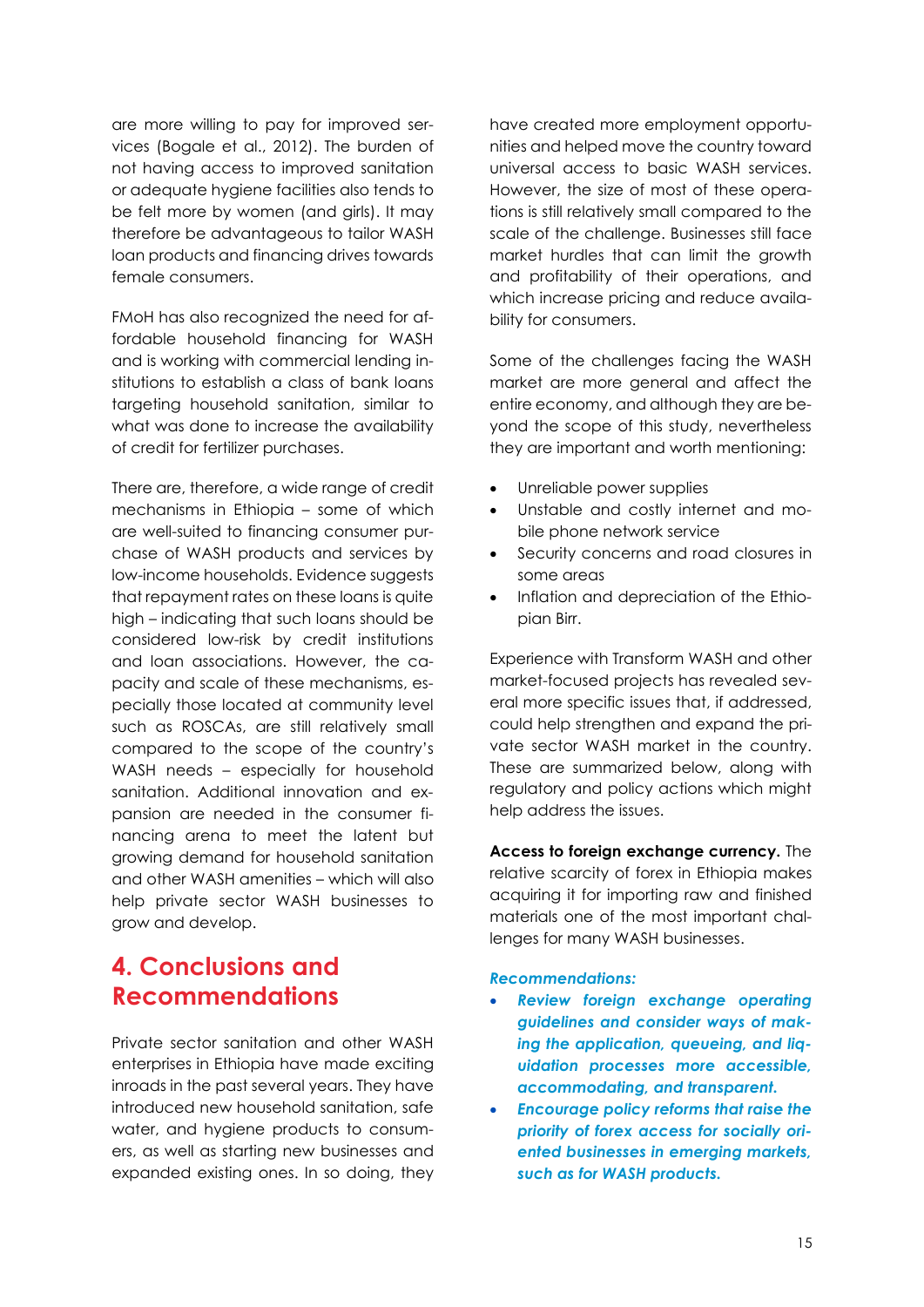• *Advocate for WASH products to be added to the list of "essential or priority goods," so that forex is more readily allocated to businesses importing or manufacturing WASH goods.* 

**Taxes and tariffs.** Steep import tariffs and a range of domestic taxes can greatly increase the cost of sanitation and other critical WASH products. This lowers overall demand and places additional economic burdens on poor households.

#### *Recommendations:*

- *Complete ongoing research to understand the effects of lowering tariffs and taxes on sanitation products, including influence on consumer demand and on government revenues.<sup>28</sup>*
- *Review and revise classification of imported WASH products to ensure critical items can readily be imported.*
- *Review and revise import tariff and domestic tax rates and policies to ensure critical WASH products are as affordable as possible.*
- *Provide training to WASH businesses and consumer advocacy groups on VAT accounting and reporting processes to help reduce unnecessary application of this tax.*

**Business start-up requirements.** The challenges of starting a new business can affect entrepreneurs in many sectors, including WASH. Encouraging constructive reforms to streamline the registration process and lowering the barriers to entry will help expand the ability of the private WASH sector to offer solutions to a wide range of consumer needs.

#### *Recommendations:*

*Review and sensibly reform start-up capital investment requirements to encourage more rapid growth of sanitation and other WASH businesses.*

- *Streamline the registration process and reform the taxation structures for businesses, especially for those which can demonstrate a clear poverty reduction, public health, environmental, or other social objective.*
- *Engage with the Ministry of Innovation and Technology to promote WASHrelated businesses to be considered and supported under the new Start-up Act.*
- *Consider establishing a separate classification for such businesses (as social enterprises) to help grow this sector of the economy. Engage with Social Enterprise Ethiopia and other relevant groups to help promote this.*
- *Strengthen the "income-generating activity" mechanism for registered NGOs, including providing relevant tax, investment, and other forms of relief to encourage greater use of this option by WASH-focused organizations.*

**Encourage local manufacturing of WASH products** through favorable start-up and related operating business regulatory reforms, to help encourage investment.

#### *Recommendations:*

- *Advocate for stronger government support for MSEs including manufacturing enterprises, especially those focused on providing products and services to low-income households.*
- *Work with the TVET system and technical universities to expand WASHrelated training, especially programs aimed at unemployed youth.*
- *Support efforts to strengthen the country's infrastructure as well as to improve monitoring and dissemination of business information and establish better supply chain logistics.*
- *Work with relevant government agencies (e.g., ERCA) to advocate for review and reform of the process to import*

actual extent of this effect; however, it has been delayed by the COVID-19 pandemic.

<sup>28</sup> Additional research has been planned by FMoH and USAID's Transform WASH project to confirm the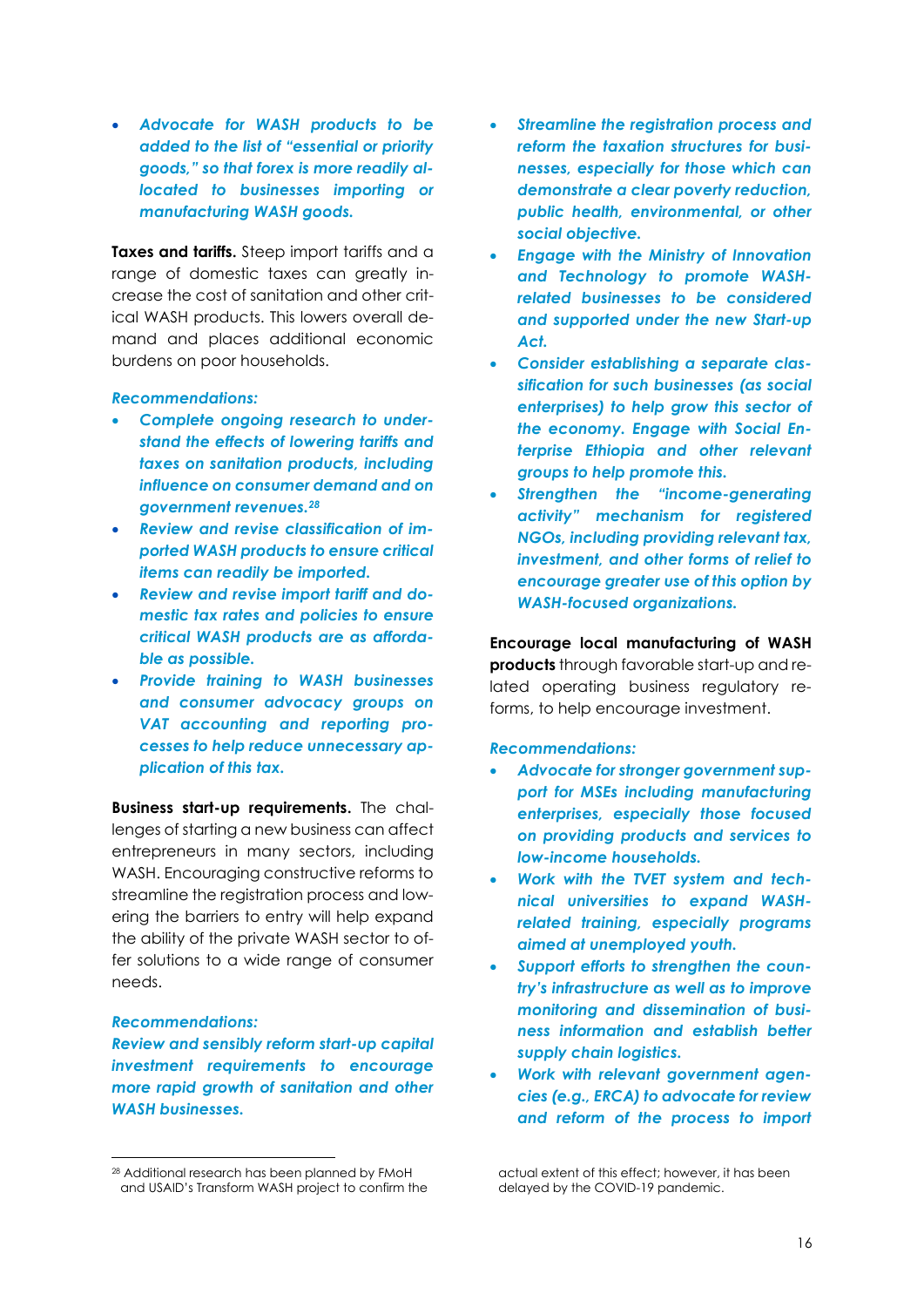*materials and goods needed for manufacturing.* 

- *Advocate for establishing a formal government office or point person(s) to promote small-scale manufacturing industries in Ethiopia, to provide technical advice, and to help resolve challenges. Such a position(s) could be located within ERCA and/or the Ministry of Trade and Industry.*
- *Promote clarification of the roles of EFDA and ECAE regarding product certification (and re-certification), and to appropriately streamline the process, especially for MSEs with social goals, including manufacturing and sales of WASH products.*

#### **Limited options for affordable financing.**

WASH businesses and consumers lack access to affordable loans – which is holding back both household and commercial investment.

#### *Recommendations:*

- *Collaborate with the MoFEC and NBE to support commercial banks, SACCOs, and MFIs to develop loan products suitable for businesses manufacturing or selling WASH products and services.*
- *Establish systems to track WASH market demand, sales, pricing, and other relevant data to help regulatory as well as financing institutions to more effectively support and manage expansion of the WASH economy.*
- *Advocate for the National Bank and the development banks of Ethiopia to establish WASH-focused loan products and to set target percentages of their funding for loans to WASH enterprises.*
- *Address the perceived risk of making loans to WASH businesses through improved communication with the financial sector and encourage OWNP partners to provide demand guarantees for WASH product orders and service contracts.*
- *Assess VSLAs and related consumer financing options for low-income families and identify ways of strengthening and expanding these approaches.*
- *Establish training, technical support, and capital financing programs to help scale up the most promising consumer credit approaches.*
- *Work with FMoH and with commercial and development banks to strengthen their support for MFI loan products and programs tailored for household purchase of WASH products and services.*
- *Advocate for establishment of loan guarantee facilities and/or other mechanisms (such as dissemination of information on WASH-related loan repayment rates) to encourage financial institutions to expand low-income household access to affordable credit.*
- *Work with the ministries of Finance and Agriculture to establish a practical mechanism(s) to link the PSNP with the national effort to end open defecation, and ensure low-income Ethiopian households have access to credit and/or other financial support to acquire basic WASH services.*

**Address women's needs in the WASH mar**ketplace. Women have strong, demonstrated interest in improved WASH services, and can play an influential role in the market.

#### *Recommendations:*

• *Advocate with leading financial and credit institutions to design products, services, and financing mechanisms suitable for women, encouraging them to play a catalytic role in stimulating the private sector market.*

**Increase Ethiopian product certification capacity.** Being able to test and certify WASH products such as water filters, water treatment chemicals, and others will eliminate the need to send such items out of the country for testing and should speed up the approval process.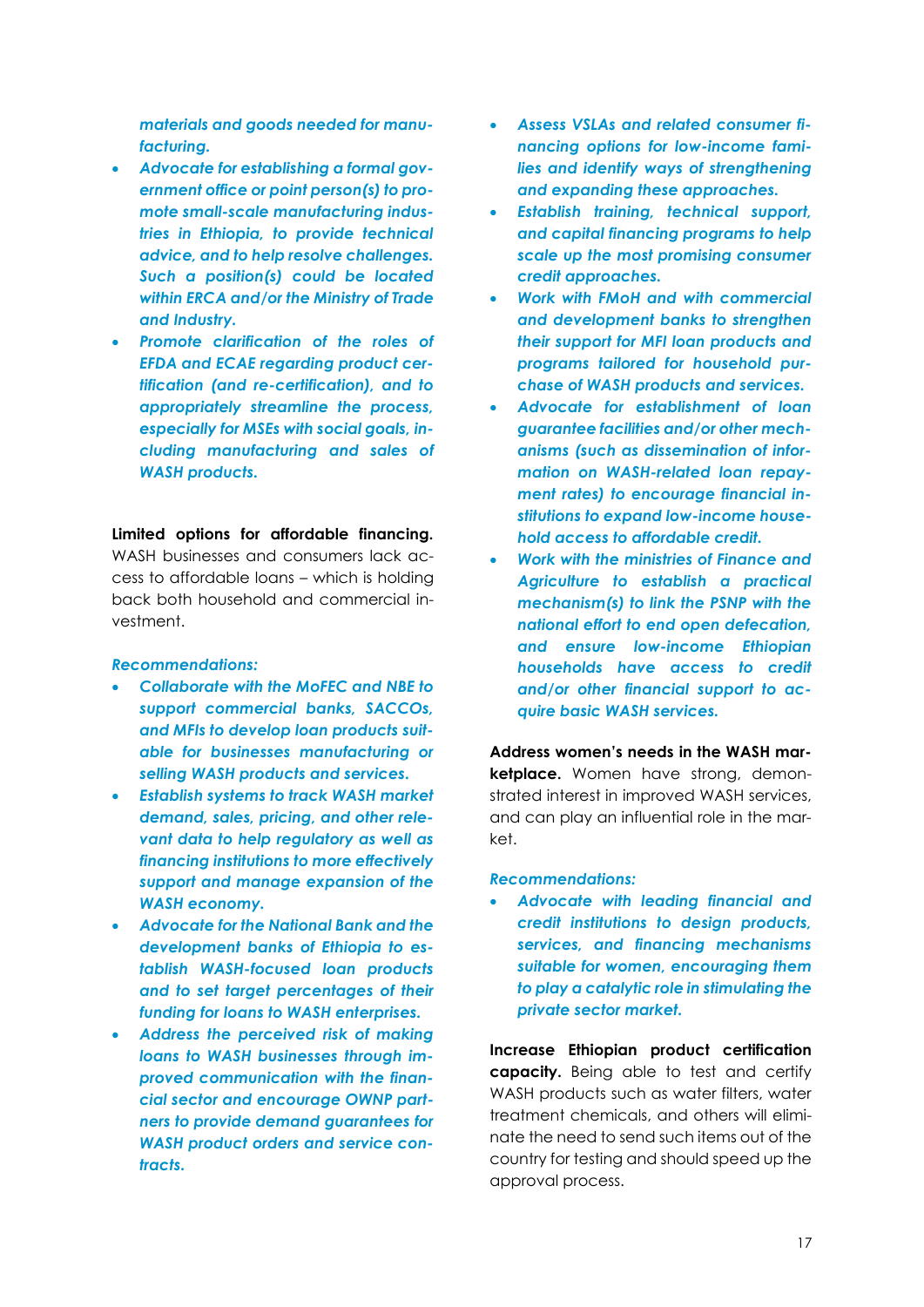#### *Recommendation:*

• *Support the establishment of efficient in-country WASH product testing and certification protocols and processes. 29*

#### **Intellectual property rights and protection.**

Stronger IP protection, as well as longer protection periods, could help encourage certain investors to introduce or innovate new WASH products and services in Ethiopia. This type of reform also would encourage local manufacturing of essential WASH products.

#### *Recommendations:*

- *Review Intellectual Property (IP) protection policies and enforcement mechanisms and enact reforms which ensure they are competitive both regionally and globally.*
- *Encourage review of trademark and patent protection systems, and to make any needed reforms to ensure they are competitive both regionally and globally.*
- *Promote enactment of reforms such as issuing multi-year protections, ensuring joint-venture partners can retain certain IP protections, lengthening overall protection periods, and adequate enforcement.*

**Focus on existing entrepreneurs to expand the sanitation market.** Growth of the private sanitation market will likely be faster and more efficient if government encourages existing businesses to expand and add WASH products to their current portfolio, rather than trying to start new businesses from scratch. Strengthening the skill level of the workforce also will encourage investment.

*Recommendations:*

- *Review policies focused on encouraging unemployed youth to start sanitation businesses. Enact appropriate reforms and incentives to encourage existing businesses to expand into the sanitation/WASH marketplace.*
- *Promote within the private sector the national Open Defecation Free campaign and the business opportunities it presents.*
- *Tailor and expand vocational training efforts (such as TVET colleges) to focus on building critical skills for the growing WASH economy.*

**Address the perceived risk of uncertain demand** for WASH products and services. Uncertainties in consumer demand, and certain entry barriers for WASH enterprises have elevated the perception of risk among businesses and investors. This can be alleviated in part through "guaranteed demand" or an initial order placement for new products and services. The government and its partners should consider providing guarantees of purchase quantities and/or pricing levels to lower the startup risks for local manufacturers or importers.

#### *Recommendations:*

- *Review experience and evidence regarding demand guarantees in Ethiopia and the region and identify suitable approaches to address this concern.*
- *Establish effective business monitoring systems to track demand, sales, pricing, and other relevant data to help regulatory agencies to more effectively support and manage expansion of the WASH economy.*

<sup>29</sup> The primary agencies they work with include Ethiopian Food and Drug Authority and the Ministry of Trade and Industry.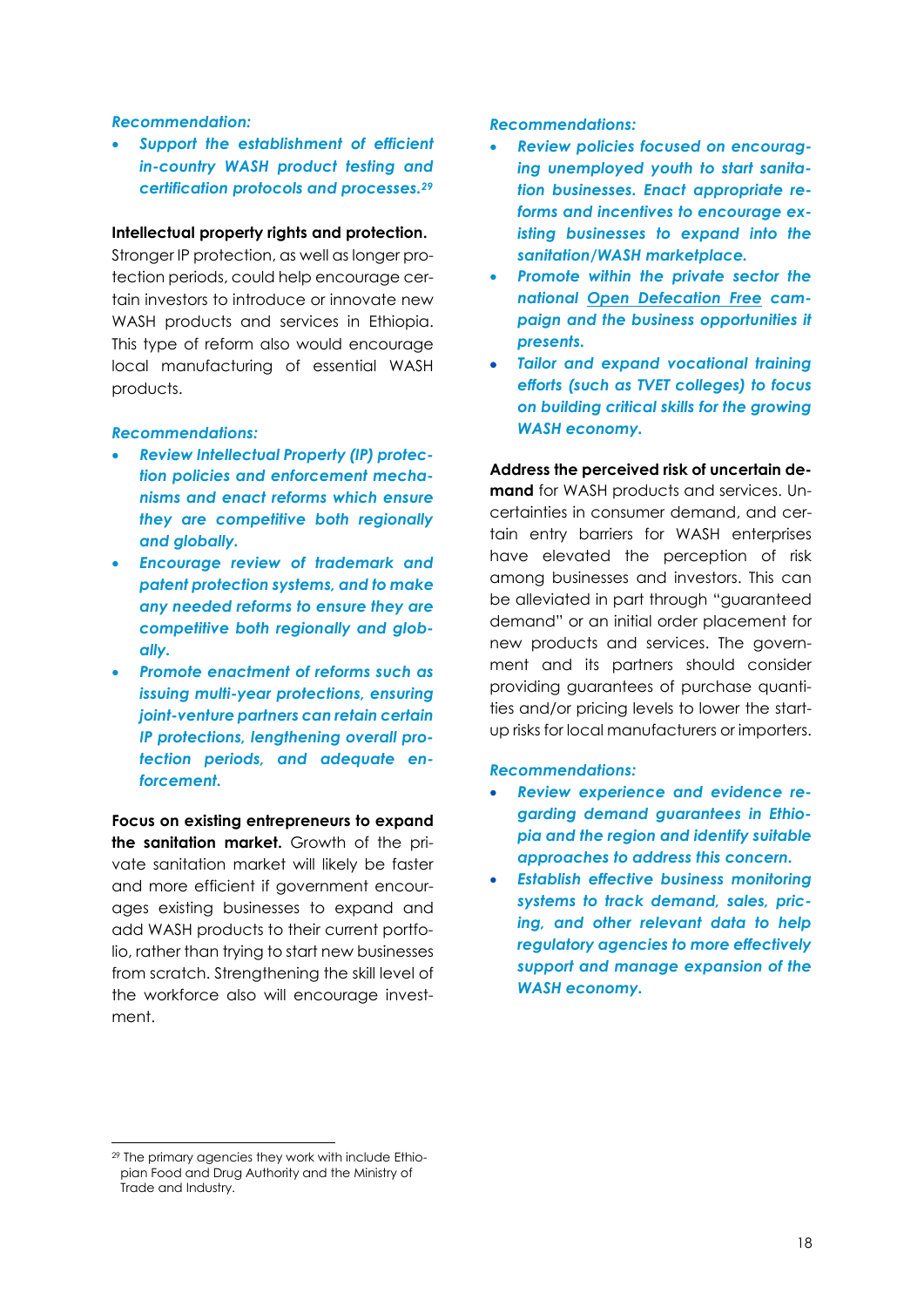### <span id="page-22-0"></span>**References**

Aboma, G., 2020. *Research on Enterprise and Household Sanitation Financing Options and Experience from the USAID Transform WASH Project*. Draft IRC research report (under prepublication review).

Ahmed, A., 2019. *A Homegrown Economic Reform Agenda: A Pathway to Prosperity.* Presentation from the Office of the Prime Minister.

Alem, Y., Hassen, S., and Köhlin, G., 2018. *Decision-making within the household: the role of autonomy and differences in preferences.* Working Paper in Economics No. 724. University of Gothenburg. School of Economics and Law, Department of Economics. [https://gupea.ub.gu.se/bitstream/2077/55804/1/gupea\\_2077\\_55804\\_1.pdf](https://gupea.ub.gu.se/bitstream/2077/55804/1/gupea_2077_55804_1.pdf)

Amsalu, Z., 2017. Demystifying ETHIOPIA: Repatriation of profit and capital – perception and *reality.* Ibex Frontier – Investment Advisory.

[https://www.slideshare.net/ZekariasAmsaluDubale/demystifying-ethiopia-profit-repatriation](https://www.slideshare.net/ZekariasAmsaluDubale/demystifying-ethiopia-profit-repatriation-perception-reality)[perception-reality](https://www.slideshare.net/ZekariasAmsaluDubale/demystifying-ethiopia-profit-repatriation-perception-reality)

Bogale, A., and Urgessa, B., 2012. *Households' willingness to pay for improved rural water service provision: Application of contingent valuation method in Eastern Ethiopia.* Journal of Human Ecology, Vol. 38.

[https://www.researchgate.net/publication/267784459\\_Households'\\_Willing](https://www.researchgate.net/publication/267784459_Households)ness to Pay for Improved Rural Water Service Provision Application of Contingent Valuation Method in Eastern Ethiopia

British Council, 2017. *The state of social enterprise in Ethiopia.* [https://www.britishcouncil.org/sites/default/files/state\\_of\\_social\\_enterprise\\_in\\_ethiopia\\_brit](https://www.britishcouncil.org/sites/default/files/state_of_social_enterprise_in_ethiopia_british_council_final.pdf)[ish\\_council\\_final.pdf](https://www.britishcouncil.org/sites/default/files/state_of_social_enterprise_in_ethiopia_british_council_final.pdf)

Ethiopian Business Review, 2018. Repatriation of Dividends, Capitals in Ethiopia – Perception vs. Reality.

Federal Democratic Republic of Ethiopia (FDRE), 1995. Proclamation concerning inventions, minor inventions and industrial designs, Proclamation No. 123/1995. [https://www.2merkato.com/images/downloads/proclamation\\_123\\_1995.PDF](https://www.2merkato.com/images/downloads/proclamation_123_1995.PDF)

Federal Democratic Republic of Ethiopia (FDRE), 2002. Turnover Tax Proclamation No. 308/2002.

[http://ethiopianchamber.com/Data/Sites/1/down](http://ethiopianchamber.com/Data/Sites/1/downloadables/tax%20laws/TURNOVER%20TAX%20PROCLAMATION%203082002.pdf)[loadables/tax%20laws/TURNOVER%20TAX%20PROCLAMATION%203082002.pdf](http://ethiopianchamber.com/Data/Sites/1/downloadables/tax%20laws/TURNOVER%20TAX%20PROCLAMATION%203082002.pdf)

Federal Democratic Republic of Ethiopia (FDRE), 2008. Turnover Tax (Amendment) Proclamation No. 611/2008.

[https://www.2merkato.com/images/downloads/proclamation\\_611\\_2008.pdf](https://www.2merkato.com/images/downloads/proclamation_611_2008.pdf)

Federal Democratic Republic of Ethiopia (FDRE), 2009. Charities and Societies Proclamation No. 621/2000.

<https://chilot.files.wordpress.com/2011/02/charities20and20societies20proclamation.pdf>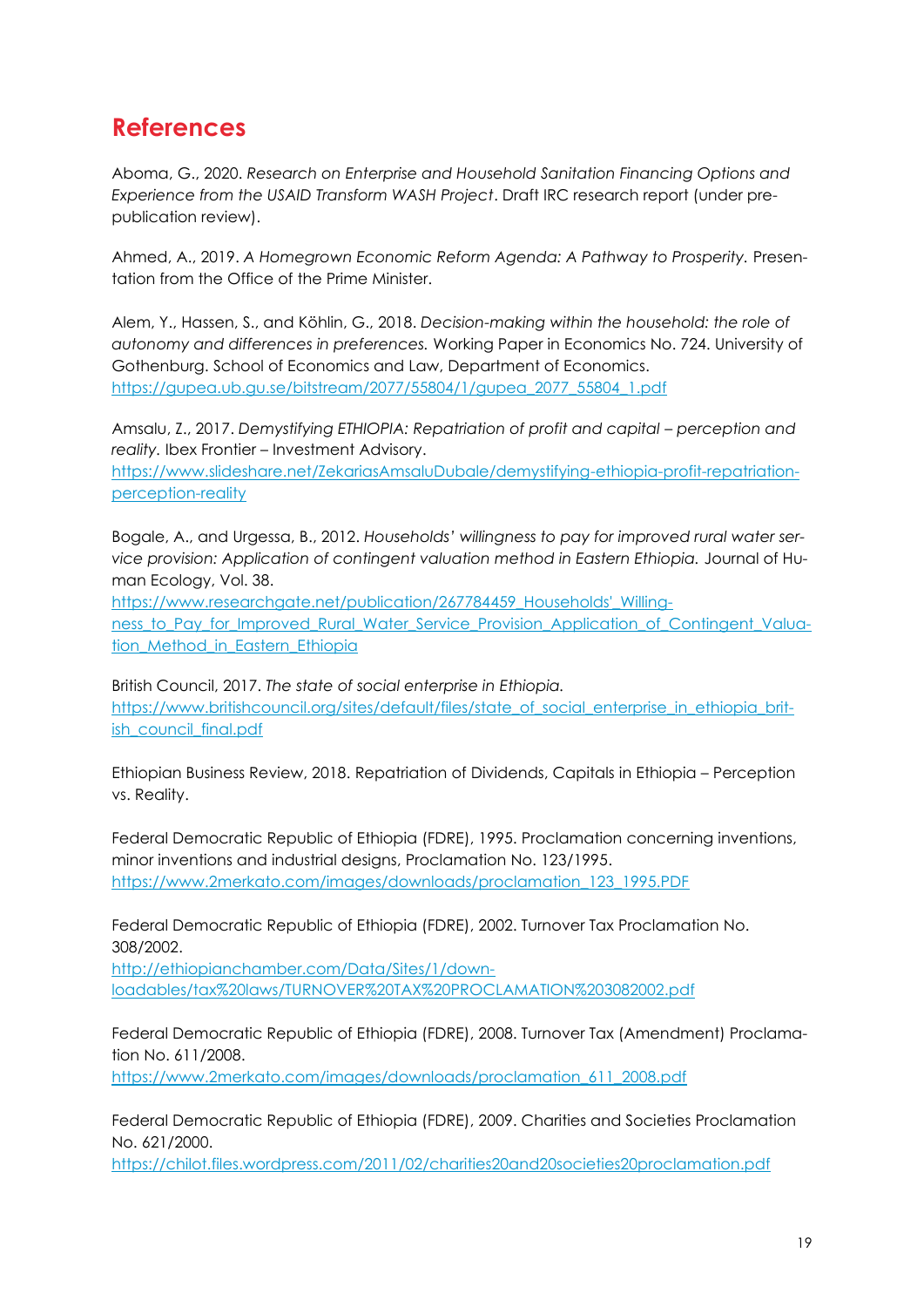Federal Democratic Republic of Ethiopia (FDRE), 2011. Federal Micro and Small Enterprises Development Agency Establish Council of Ministers Regulation No. 621/2000.

Federal Democratic Republic of Ethiopia (FDRE), 2016. Income Tax Proclamation No. 979/2016.

[https://www.2merkato.com/images/downloads/proclamation\\_979\\_2016.pdf](https://www.2merkato.com/images/downloads/proclamation_979_2016.pdf)

Federal Democratic Republic of Ethiopia (FDRE), 2019. *National ODF Campaign 2024.* Prepared by the Federal Ministry of Water, Irrigation and Energy, and Federal Ministry of Health. [https://www.cmpethiopia.org/content/down](https://www.cmpethiopia.org/content/download/3975/16543/file/ODF%20Campaign%20Framework,%20Final.pdf)[load/3975/16543/file/ODF%20Campaign%20Framework,%20Final.pdf](https://www.cmpethiopia.org/content/download/3975/16543/file/ODF%20Campaign%20Framework,%20Final.pdf)

Federal Democratic Republic of Ethiopia (FDRE), 2020. Investment Proclamation No. 1180/2020.

<https://chilot.me/wp-content/uploads/2020/04/INVESTMENT-PROCLAMATION.pdf>

Getnet, T., 2019. *Accessing safe water*. Capital. <https://www.capitalethiopia.com/interview/accessing-safe-water/>

Haile, Dr. D., Yohannes, E., Mekonen, E., Merawi, H., Tariku, M., Tafesse, R., and Hailu, S., 2018. *Doing Business in Ethiopia.* Thomson Reuters.

[https://uk.practicallaw.thomsonreuters.com/w-016-1313?transitionType=Default&context-](https://uk.practicallaw.thomsonreuters.com/w-016-1313?transitionType=Default&contextData=(sc.Default)&firstPage=true&bhcp=1#co_anchor_a187931)[Data=\(sc.Default\)&firstPage=true&bhcp=1#co\\_anchor\\_a187931](https://uk.practicallaw.thomsonreuters.com/w-016-1313?transitionType=Default&contextData=(sc.Default)&firstPage=true&bhcp=1#co_anchor_a187931)

International Trade Association (ITA), 2020. Ethiopia - Country Commercial Guide (from ITA website)

<https://www.trade.gov/country-commercial-guides/ethiopia-market-overview>

JMP, 2017. *Progress on drinking water, sanitation, and hygiene: 2017 update and SDG baselines.* New York: United Nations Children's Fund (UNICEF) and World Health Organization (WHO).

[https://apps.who.int/iris/bitstream/handle/10665/258617/9789241512893-eng.pdf;jses](https://apps.who.int/iris/bitstream/handle/10665/258617/9789241512893-eng.pdf;jsessionid=4E819F761A83F9D8D35C146A4F1028B1?sequence=1)[sionid=4E819F761A83F9D8D35C146A4F1028B1?sequence=1](https://apps.who.int/iris/bitstream/handle/10665/258617/9789241512893-eng.pdf;jsessionid=4E819F761A83F9D8D35C146A4F1028B1?sequence=1)

Kebede, A, 2019. *Should Sanitation be Taxed*? Addis Ababa: IRC WASH/USAID Transform WASH.

<https://www.ircwash.org/resources/should-sanitation-be-taxed>

LinkUp Business, 2021. Ethiopia's Startup Act. [https://business.linkupaddis.com/ethiopias-startup-act/](https://business.linkupaddis.com/ethiopias-startup-act)

Lloyd, J. and Teshome, B., 2018. *Business Environment Reform Facility: Foreign exchange allocation and access for businesses in Ethiopia.* UKAID. [https://assets.publishing.service.gov.uk/me](https://assets.publishing.service.gov.uk/media/5c90aa9240f0b633fc95f6d4/BERF_Ethiopia_Foreign_Exchange_for_Businesses_.pdf)[dia/5c90aa9240f0b633fc95f6d4/BERF\\_Ethiopia\\_Foreign\\_Exchange\\_for\\_Businesses\\_.pdf](https://assets.publishing.service.gov.uk/media/5c90aa9240f0b633fc95f6d4/BERF_Ethiopia_Foreign_Exchange_for_Businesses_.pdf)

National Bank of Ethiopia, 2021. Directives No. FXD/77/2021. Transparency in Foreign Currency Allocation and Foreign Exchange Management (As Amended).